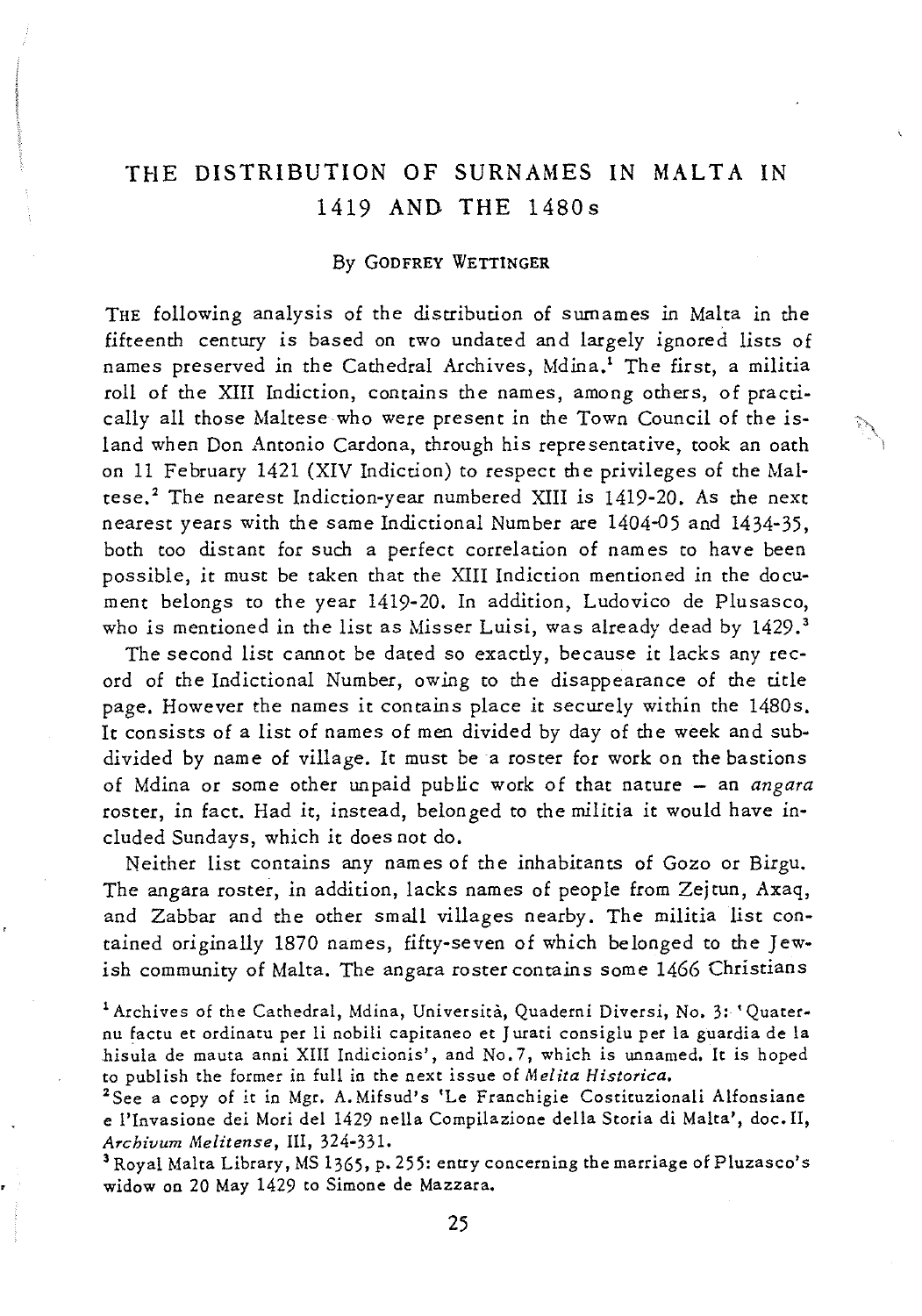and 52 Jews. Both lists sometimes combine pairs of villages, but they do so in different pairings. Theangara roster even pairs off villages on some days of the week and gives them separately on other days.It also ignores most of the small villages, their inhabitants apparently being put under the name of the nearest large village.

Both militia and angara service were compulsory for all able-bodied males of all classes, except the clergy. The lists thetefore provide direct and reliable information about practically every family and every man in those parts of Malta covered by them. Leave of absen ce was frequently granted, but *it* seems from certain indications on the lists that *it* was given after the lists had been properly drawn up. In this paper an attempt is made to locate the Christian surnames in the different villages and main town of Malta, in the hope that *it* might be of some assistance to those studying their origin as well as to sociologists and historians of the fifteenth century interested in Maltese life in general, especially in inter-village relationships.

It *is* immediately obvious that the majority of the sumames one normally associates with Malta were already then well established - not only such obviously Semitic ones like Abdilla, Agius, Buhagiar, Butigieg, Fenech, Zerafa, Zammit, but others as well which are apparently of a different origin like Bonavia, Pace, Brincat, Debono, Faizon, and VeUa. The following common Maltese surnames do not occur at all in either list: Abela, Cini, Apap, Mamo, Mintoff, Mercieca, Mej laq, Haber, Saydon, Stellini, Sultana, Tanti, Theuma, Practically all of these have, however, been found elsewhere in Maltese or Gozitan documents of the fourteenth to the early sixteenth centuries.<sup>4</sup> Most of them seem to be of Gozitan origin and their absence will therefore be readily understood. Thus, the, single surviving readable register of deeds of Notary Giacomo Sabara (i.e. Zabara) (1486-97) contains the following names: 'Paulus Meylac Junior di Gaudisio', and 'Bertus Mintuf di Gaudisio'.<sup>5</sup> The Abelas were settled in large numbers at Birgu in the early sixteenth century.<sup>6</sup> Incidentally, the 750 deeds of Notary Giacomo Sabara contains only the following additional surnames which are not in the angara register: Chirmel alias Mehze, Felluse, Haydud, Mihayn, Mihayze, and Muzangar.<sup>7</sup> These

4 The present writer has collected a large number of such references and proposes to publish his findings in due course, .

5Deeds dated 1 August 1486 and 24 January 1487: Notarial Archives, Valletta, R 494 Deeds of Notary Giacomo Zabara, pages with obsolete paginations, but deeds arranged strictly chronologically,

6 Royal Malta Library, Universita MS 12, fo1. 235r•

7Deeds dated 27 November 1494, 23 December 1494, 22 January 1495, 3 December 1494,12 April 1486,31 August 1487: Notarial Archives, Valletta, R 494 Deeds of Notary Giacomo Zabara.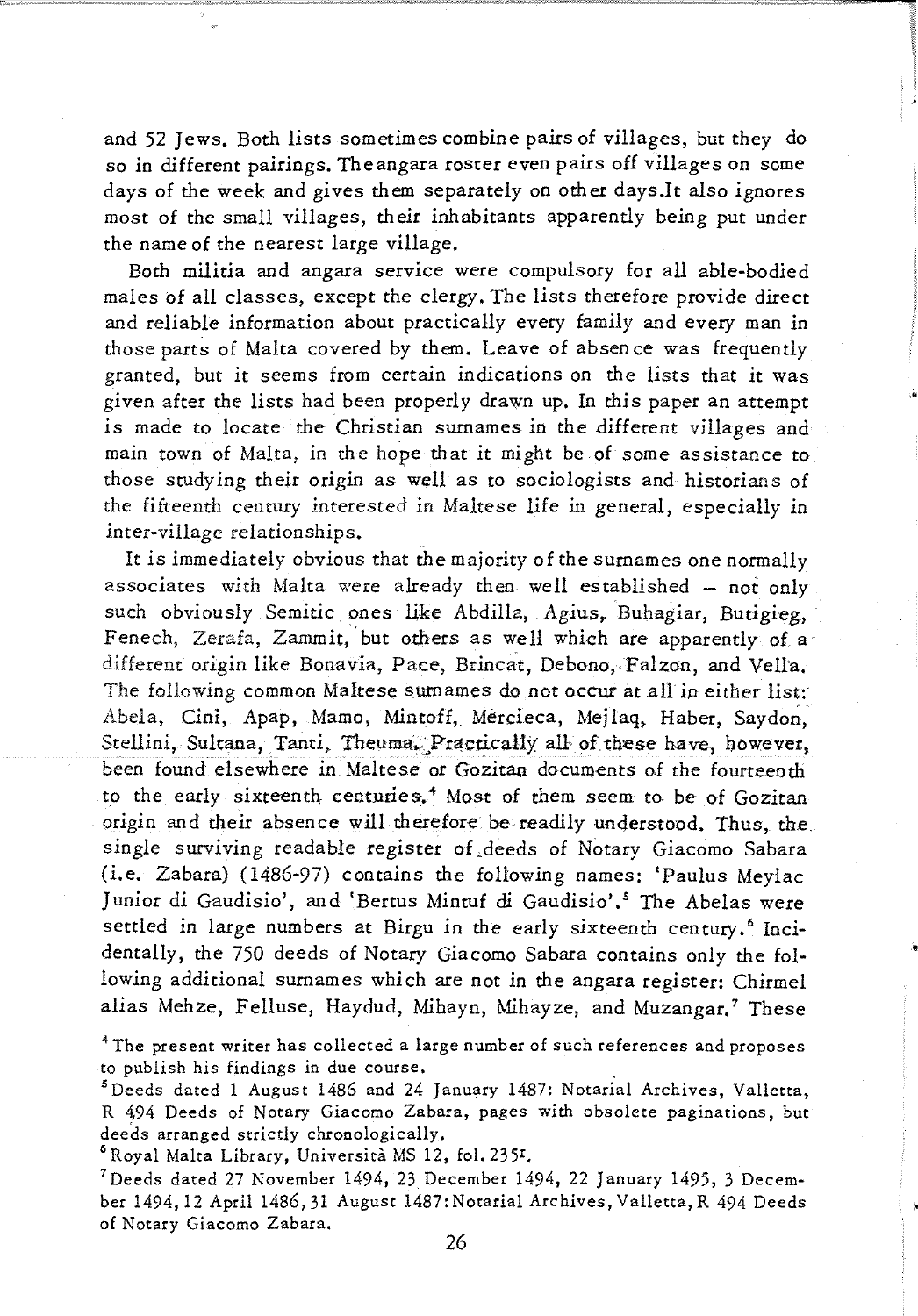could have been inhabitants of the eastern-most corner of Malta (i.e. Zejtun, etc.), of men who were above or below age when the angara list was compiled, or of men who actually appear in the list under a different surname or nickname used as a surname.

It might be considered that the men with a non-Semitic surname grossly outnumber the ones with a Semitic surname. This, however, does not necessarily imply a foreign origin of the families to which they belonged. Surnames were not acquired by natural inheritance alone, and it was quite possible for Maltese families to acquire a non-Semitic surname without having to get a sire from abroad. Both the clergy and the notaries, as well as the whole of the rest of the oligarchy ruling the island in the fifteenth and earlier centuries, were deeply impregnated with the culture of Sicily, Spain, and Europe generally. They kept their records in a European language, and tended to translate surnames as they wrote. Thus the 'Vetero' one finds.in Latin documents of the fifteenth century is written 'de lu Vechu' in Sicilian ones - as in the two lists. Pullicino and Pulcello could be translations into Italian from Maltese of surnames like Chetcuti or Felluse. Capu could be similarly connected with Burasi or Xeberras. A surname like Pace could be a 'translation' of Salem, and Camilleri could conceivably be the nearest the scribe or notary could get to Gama!. However it is so easy to speculate, especially when our historical knowledge of the period and place *is* still so imperfect.

Fashion has, however, certainly had much to do with the developing history of surnames (as well as placehames) in a place like Malta where the dominant cultural influence has changed every few centuries., It can still be seen operating in our own times in the replacement of Christian names like Carmel and Dolores by Charles and Doris respectively, not to mention the simple changes of Giuseppe, Guze, and Guzi into the English Joseph and Joe, of Francesco, Frencu, Cikku and Coqqu into Francis, and so on. (Surnames, of course, have by now become so rigidly standardised and fixed that *it* is not so easy to change them unless one emigrated to Australia, England or America:) It is suggested that the possibility should always be borne in mind of a similar phenomenon having occurred in the Middle Ages, by virtue of which many of the Romance surnames of the present times replaced other, and older, *Semitic* ones which had arisen soon after the re-establishment of a Christian regime in the island.

It should also be remembered that baptised slaves normally acquired the surname of their master or their god-parent at their baptism. In this way, such slaves, even if they never actually obtained their liberty, were able to vaunt surnames normally associated with the nobility of the island, e.g. Vaccaro, Guevara, Habica. As the nobility always prided itself on

27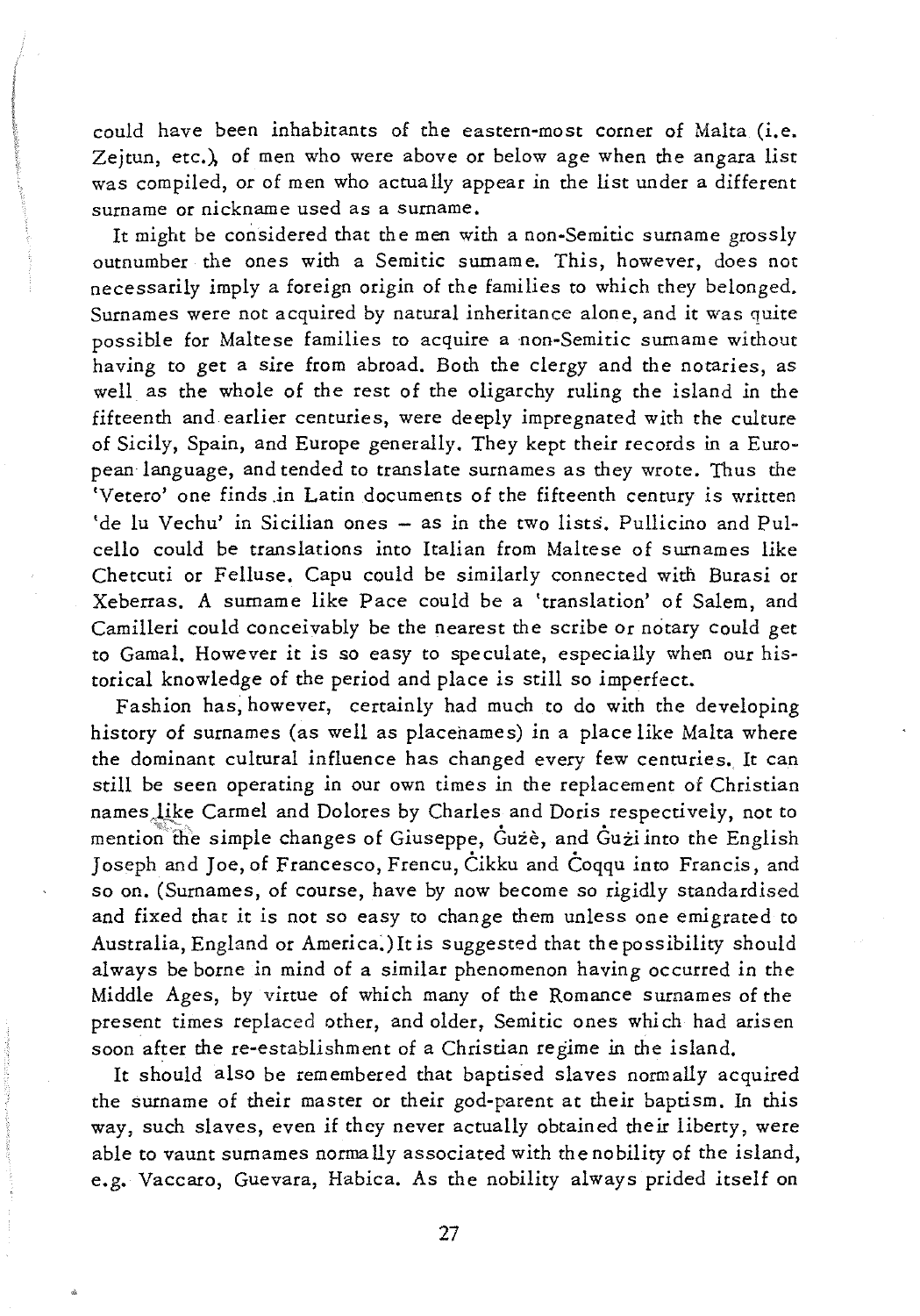having a number of household slaves - the very type of slave likely to become a convert and settle permanently in the island - the number of such humble possessors of noble surnames tended to grow fast. Peter de Caxaro, author of the newly discovered poem in Medieval Maltese, had four such slaves, all children of a woman called Mira. They were named Nicolò Caxaro, Matteo Caxaro, Francesco Caxaro, and Perna Caxaro, and the descendants of the first three also carried the same surname, Caxaro. In the study of surnames, as' much as in that of languages, one must not confuse *linguistics* with race.

Nor will linguistics alone probably ever be able to decide on the origin of surnames like Viniciano, which could as easily be derived linguistically from Vinecia (nowadays Vnezja, between Rabat and Mosta) as from Venezia, Venice.<sup>8</sup> Also, Pisani, sometimes written Pissan, could be derived from the name of Hal Pessa or Pissa near Mosta (in the *militia* roll given as Bise and coupled with Dimag) as from the Italian city of Pisa. In fact, most Pisanis in 1419 lived within two or three miles of Bise.9 Lukisi *is* most probably an Italianate form of Luuqi, an inhabitant of Luqa, and has nothing at all to do with Lucca - as *is* shown by the presence of both Luuqi and Lukisi (cf. Maltisi) in these lists. As both forms are found in lists of the same villages the choice of form could not have been made by the scribe who drew up the roll. The foreign connections recalled by such names were probably not the least of the factors which helped to ensure the survival of several of them. Sometimes a Romance suffix sufficed, e.g. Cusburella from Cosbor (cf. Fauchellu, i.e. Falchellu, from Falca).

Cultural rather than biological factors are probably responsible for the disappearance, within fifty years of 1419, of surnames like Mahaduf, Muzangar, Muhumut, Canzuhuc, and the apparent reduction in numbers of others like Galata, Xara, Haleu, and Mahnuq. It cannot be emphasised too strongly that these surnames did not belong to ex-Moslem slaves or freedmen.

& However, in another slightly later *militia* roll (Arch. Cath., Universita, Quaderni Diversi, No. 6), four fifths of whose names are identical with those of 1419, there is no Jacobinu Vinicianu at Rabat; instead there is a Jacobinu de Savoye, also at Rabat. If the two names really belong to the same individual, one can take it that Vinicianu merely refers to the place of immediate origin of the person concerned, i.e. Venice, not Vnezja.

<sup>9</sup>It is not for a moment suggested that all or any one of the Pisanis of Sicily and Italy had any connection, however remote, with our Hal Pessa, but that the Maltese Pisanis might have had a separate origin and become assimilated to the others as European influence and culture permeated ever more deeply the original Semitic structure of Maltese life.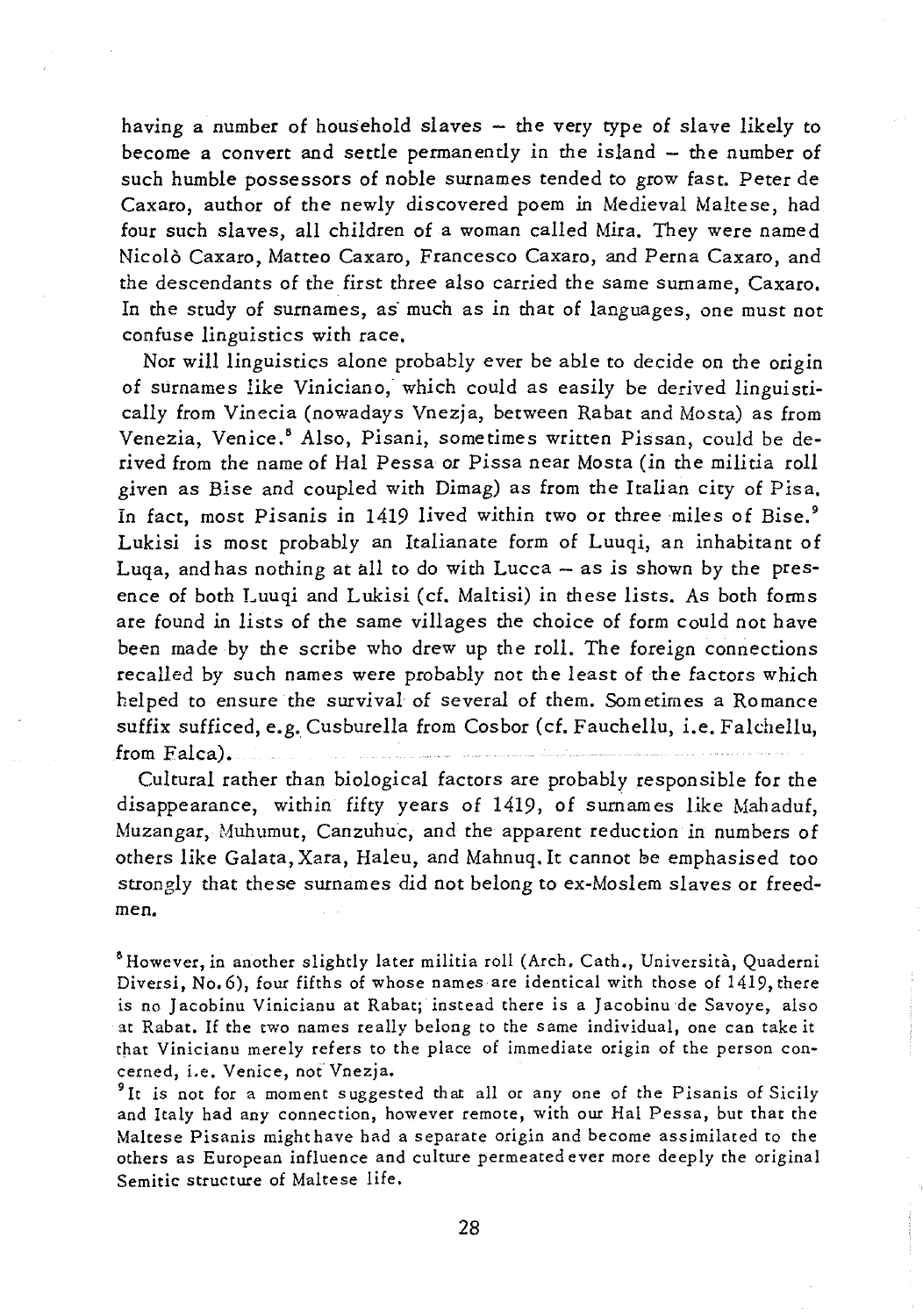Between twenty and thirty surnames can be paired off with an identical or closely similar placename in the Maltese Islands. Some of these are totally unexpected. It will probably surprise a lot of people to find that, early in the fifteenth century there was actually a village called Calleja. Situated near Mosta, it seems, linguistically and geographically, connected with il-Qlejgha, in the same neighbourhood. The village of Samud was somewhere near Gharghur, perhaps near Fort Madliena, where there are some wells still called Bjar Sammut to this day.

The connection of such surnames and placenames is, of course, a highly intriguing but very difficult subject to study. On the one hand, one finds most of the Attards living in or near the village of that name. On the other, one finds little or no conneciton between the village of Calleja and the distribution of the same surname. Village Calleja might have been largely abandoned not much before the time of the first list. Village Attard might have obtained its name from the family instead of viceversa, and have still largely contained the majority of the members of the family so named. In other words, Calleja and Attard might have had totally different connexions with the villages of these names.

Occasionally, it will be found that a surname is more concentrated in the 1480s than in 1419, e.g. Xerri, Mangion. It is not easy, in our present ignorance of the social conditions of the time, to explain why this should have been so. However, the lists must reflect the ephemeral as well as the more permanent features of surname distribution. It is possible, for example, for a son to have got married in a neighbouring village where he might go to live with his in-laws until the death of his father released the family lands into his possession, when he might return to the village of his ancestors. No account has yet been made of such customs in Malta, but no study of their possible existence has been made either.

The most interesting surname concentrations, some of which have lasted down to the present time, are the following: Borg and Micallef at Birkirkara, Bezzina at Gharghur, Bigeni at Zebbug, Galea at Mosta, Mangion at Zebbug (1480s). However, the distribution of most surnames is spread over a group of four or five villages in a definite area of Malta. Thus the Northern area (Birkirkara, Naxxar, Lia, Balzan, Mosta and Gharghur) contains practically all the men named Borg, Seichel, Xerri, Fenech and Xiberras (the latter in the 1480s) as well as Bartolo. It is also interesting, though hardly profitable, to speculate why the Vellas failed to penetrate into Birkirkara.

In the following list the original spellings of the placenames have been preserved. They are also given in the same order as they are found in the militia roll - that is, looking at them from Mdina, the centre of command,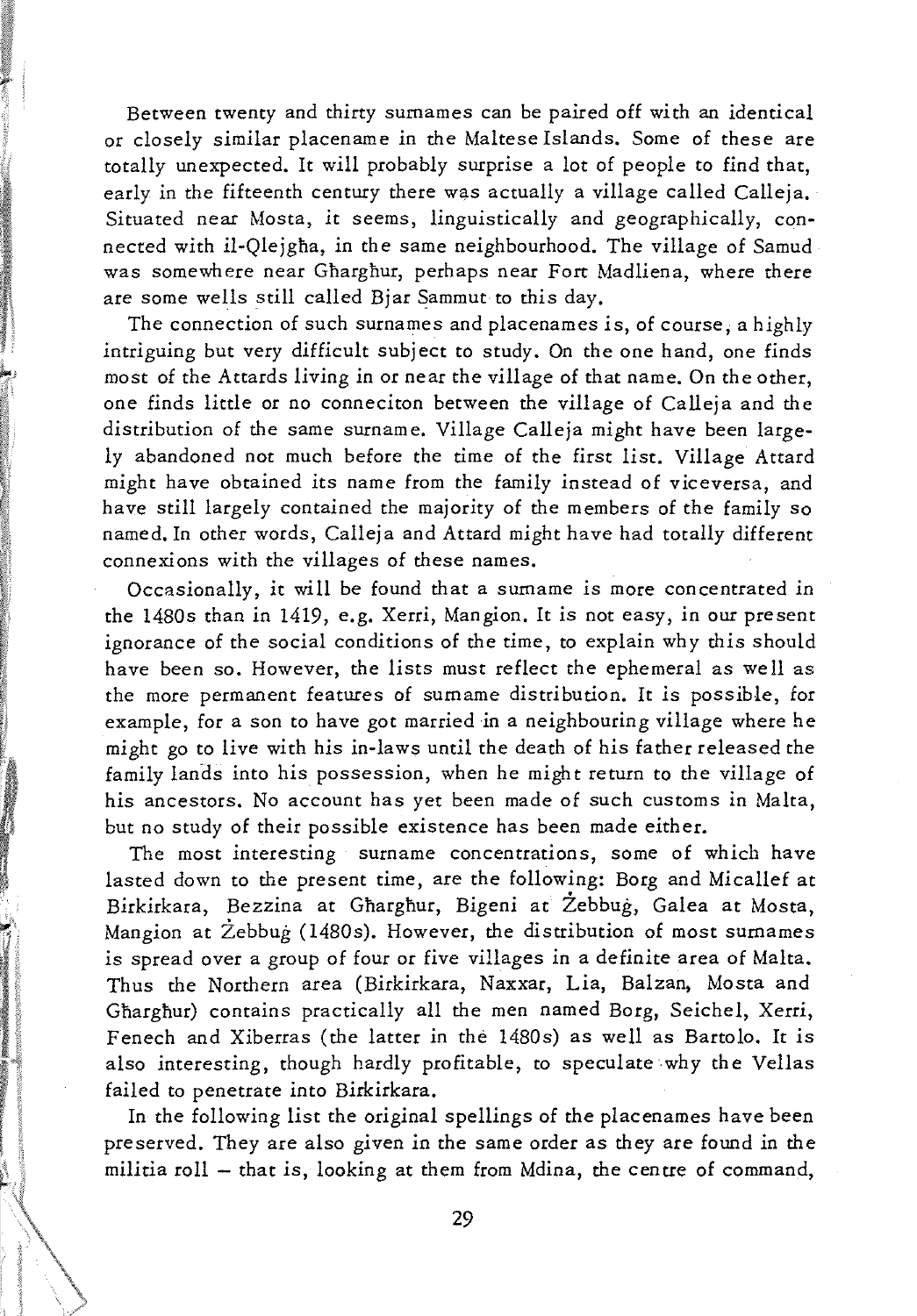from Tartami/Dinkili on the left, rightwards to Dragu/Gazara/Maritatu (overlooking Burmarrad), to Bise/Dimag (near Targa Gap), Gharghur, Samud, Naxar, Mosta, etc. all the way round to *Siggiewi* and Zebbug, Rabat and Mdina being mentioned last of alL Most of the names can be readily understood. When villages are paired it is always a sure sign that they are not more than a mile or so from each other, so that *it is* possible to get a rough idea of the whereabouts also of the unfamiliar placenames.

The list is arranged alphabetically according to the spelling one may reasonably expect the reader to be most familiar with. The italicised spellings are the original ones, but they are. only given when they differ from the spelling in bold type.

Abdilla 1419: *habdille*, tot. 7 - Percopu 1, Zurico 1, Leu/Carendi 4, Zebug 1. 1480s: *abdille,* tot. 4 - Zurric 3, Carendi 1.

Actasi 1419: tot. 2 - Leu/Carendi 1, *Sigeui* 1. 1480s: *aetas,* 1 at Sigeui. :Agius 1419: *haiuz,* tot. 12 - Dragu/Gazara/Maritatu 1, Naxaru 2, Lamanni/ Burdi 1, Atardu 1, Bircalcara 2, Curmi 2, Percopu 1, Civitas 1. 1480s: *aius,* tot. 28 - *Gregori* 4, Naxaru 5, Lie/Burdi 1, Actard 2, Laman 4, Bercarcara 5, Curmi 2, Tarxen 1, Luca 1, Zebug 2, Civitas 1.

Agusta 1419: *de agusta,* tot.4 - Zabar 2, Rabat 1, Civitas 1. 1480s: *de agusta,* tot. 2 - Bercarcara 1, Zebug 1.

Alagona'1419: *d'alagona,* 1 at Civitas. 1480s: *de alagona,* 1 at Civitas. Albajmu 1419, 1 at Bircalcara.

Albanu 1419: *albanu,* tot. 3 - Gumerinu 2, Rabat 1. 1480s: *alban,* 2 at Rabat.

ingar of .

Ales 1419: *de ales,* 1 at Rabat.

AIgaria 1480s: 1 at Rabat.

Alligrittu 1480s: *de alligrittu,* 2 at Civitas.

Aquilina 1419: *haiculina*, tot. 4 - Gregori/Samud 1, Calleja/Musta 1, Sigeui 1, *Kiber* 1. 1480s: *aiculina* (3), *ayculina* (3), tot.6 - *Gregori 2,*  Micabibe/Percop/Safi 3, Zurric 1.

Arexula 1419: *de arexula,* 1 at Civitas.

Asti 1419: *de asti,* 1 at Civitas. 1480s: *d' asti,* 1 at Civitas.

Attard 1419: *attardu* (1), *atardv* (8), tot. 9 - Lia 1, Atardu 6, Curmi 1, Rabat 1. 1480s: *actard,* tot. 14 - Actard 8, Bercarcara 4, Curmi 1, Rabat 1. Axiaq 1419: *axac,* tot.21 - Bise/Dimag 4, Calleja/Musta 1, Balzan 1, Bircalcara 1, Johanni/Buzubudi 1, Axac 1, Safi 1, Zurico 3, Milleri 2,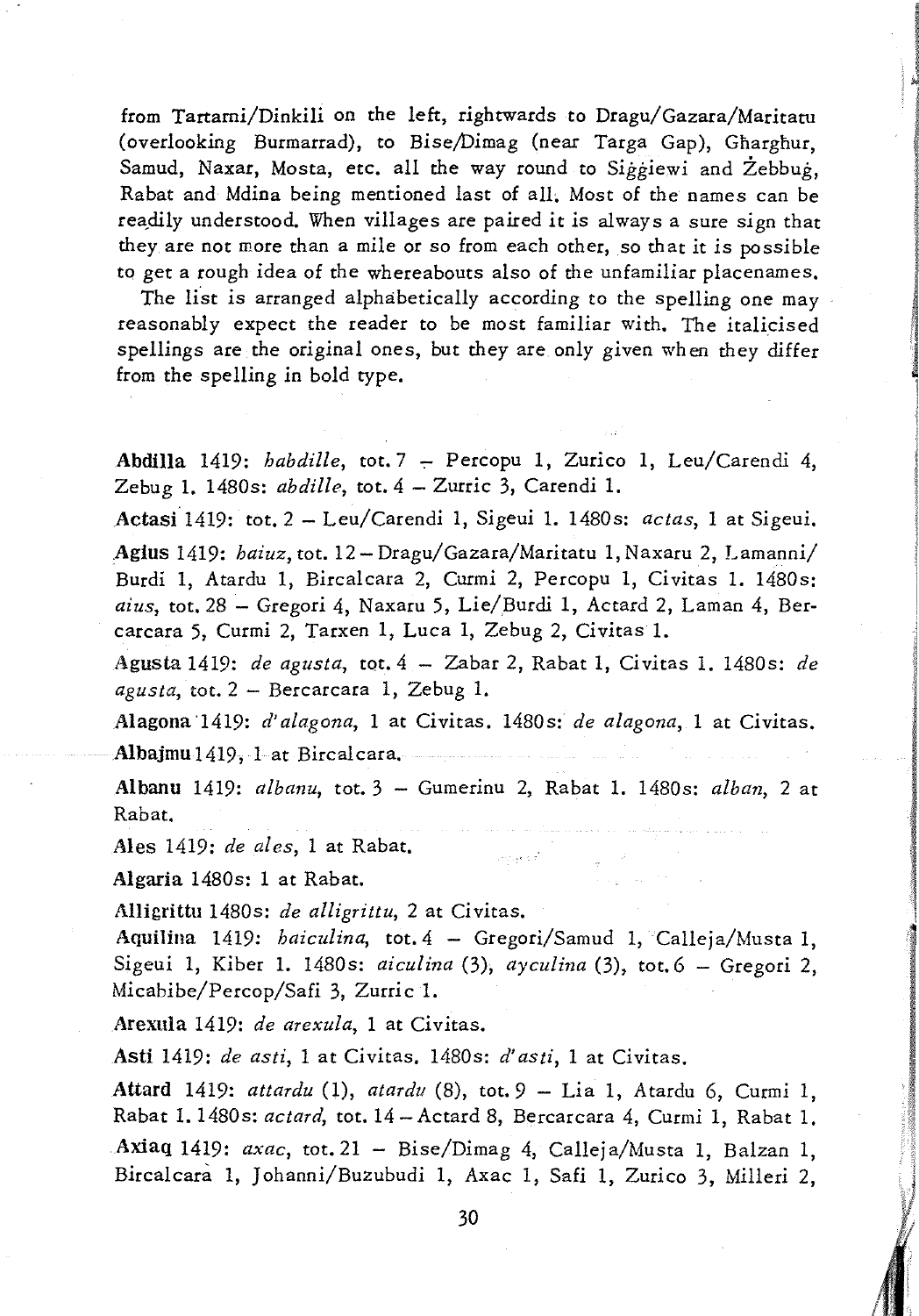Sigeui 1, Kiber 1, Zebug 1, Civitas 3. 1480s: *axac,* tot. 16 - Naxar 1, Percop 1, Zebug 2, Rabat 6, Civitas 6.

Axisa 1419: *haxixe,* tot. 4 - Capurat 1, Luca/Farrug 1, Rabat 2. 1480s: *chaxixe*, tot. 8 - Farrug 2, Luca/Gudia 1, Curmi 2, Rabat 3.

Azzopardi 1419: *Azupardu* (21), *Azupardi* (1), *Azuparda* (1), tot. 23 - Atardu 2, Capurat 1, Curmi 2, Temim assant 1, Safi 2, Bubakira/Backari *1, Sigeui* 5, Xiloc 1, Zebug 3, Rabat 1, Civitas 4. 1480s: *aczupard (24),*   $zubard$  (1), tot. 25 - Actard 3, Bercarcara 2, Curmi 1, Tarxen 4, Luca/ Gudia 2, Farrug 1, Micabibe/Percop/Safi 2, Zurric 2, Sigeui 3, Zebug 4, Rabat 1.

Bagliu 1419: *de lu bagliu,* tot. 2-Luca/Farrug 1, Civitas 1. 1480s: *bagliu,*  1 at Civitas.

Bagnolu (in other documents Vagnolo) 1419: 1 at Civitas.

Bakibac 1419: tot. 4 - Dragu/Gazara/Maritatu '1, Gregori/Samud 1, Rabat 2.

Baldacchino 1419: *baldakin*, tot. 5 - Zabar 2, Johanni/Buzubudi 1, Axac 1, Zurico 1. 1480s: *baldakin,* tot.5 - Luca/Gudia 1, Micabibe/Percop/ Safi 1, Percop 1, Zurric 1, Sigeui 1.

Baldassar 1480s: 1 at Curmi.

Balderi 1419: 1 at Rabat.

Baldin 1419: 1 at Rabat. 1480s: 1 at Rabat.

Balzan 1419: *balzam* (5), *balzan* (1), tot. 6 - Bircalcara 1, Curmi 5. 1480s: *balzan,* tot. 5 - Curmi 2, Sigeui 2, Zebug 1.

Barba 1419: *de la Barba*, tot. 4 - Temim assant 1, Johanni/Buzubudi 1, Civitas 2.

Barbara 1419: tot.8 - Zabar 1, Gudia 2, Mitarxen 1, Luca/Farrug 1, Micabibe 2, Civitas 1. 1480s: tot. 3 - Tarxen 1, Zebug 2.

Barm 1419: tot. 2 - Zabar 1, Tabuni l.

Bartolo 1419: *bartalu,* tot.23 - Tartarni/Dinkili 2, Gumerinu 1, *Bise/*  Dimag·4, Naxaru 4, Calleja/Musta 4, Bircalcara 1, Rabat 7. 1480s: *bartholu,* tot. 22 - Naxar 10, Musta/Naxar 1, Musta 3, Actard 1, Bercarcara 2, Rabat 4, Civitas 1.

Bastian 1419: *bastianu*, tot. 2 - Tartarni/Dinkili 1, Rabat 1, 1480s: *bastian,* tot. 2 - Dingli 1, Rabat 1.

Bayada 1419: *bajada,* 1 at Rabat. 1480s: *bayada,* 1 at Civitas.

Baytaje or Baptaje 1419: tot. 2 - Mitarxen 1, *Sigeui* 1.

Bellia 1480s: *billie,* tot. 4 - Bercarcara 2, Gudia/Luca 2.

Bercax 1480s: tot.  $3 -$  Rabat 2, Civitas 1.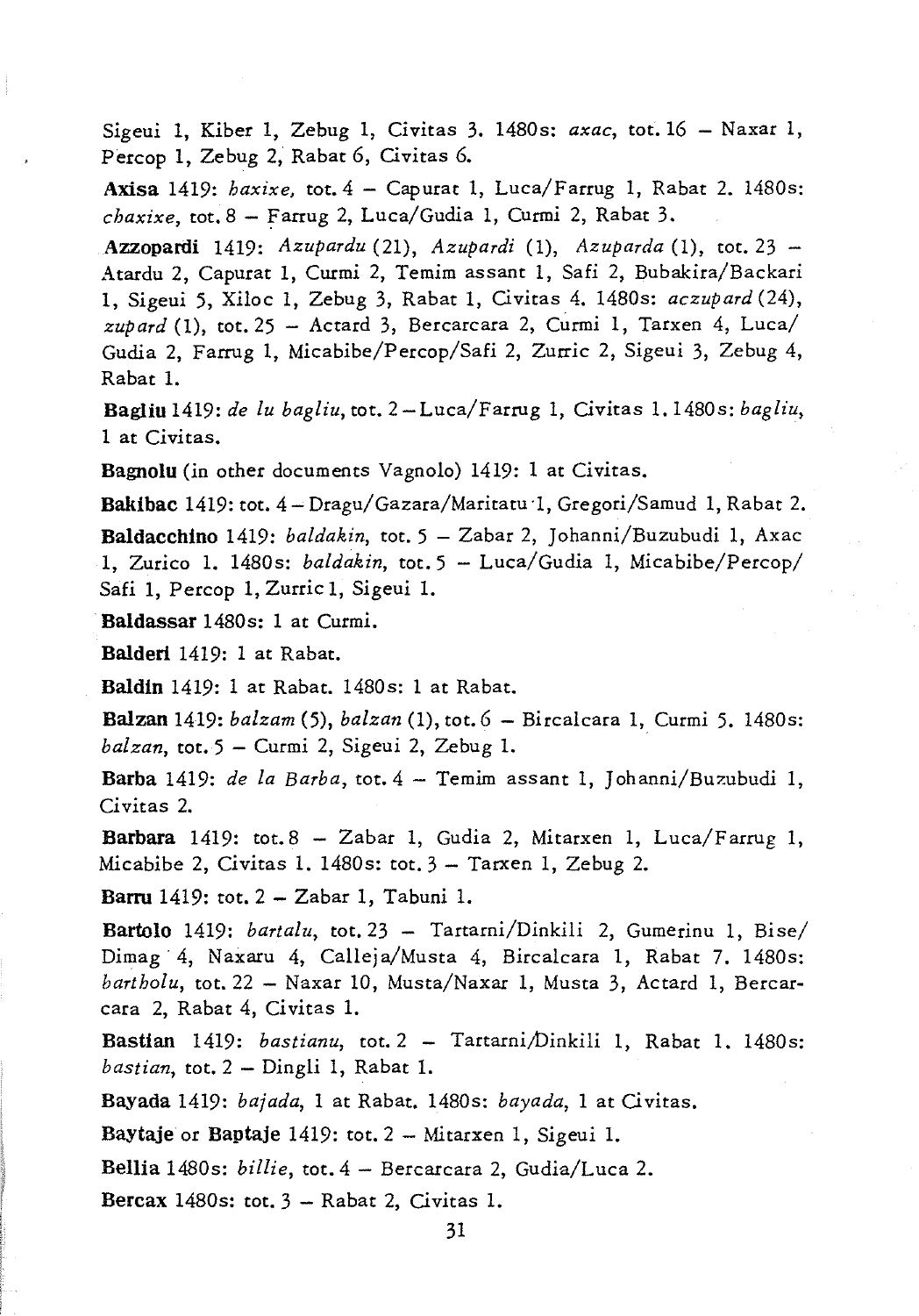**Bemardu** 1419: *di bernardu,* 1 at Civitas.

**Bezzina** 1419: *bezine,* tot. 5 - Gregori/Samud 3, Bircalcara 1, Johanni/ Buzubudi 1. 1480s: *bezine,* tot. 11 - Gregori 8, Musta 1, Bercarcara 2.

**Bicar** or **Bitar** 1419: 1 at Rabat.

**Blgenl** 1419: tot. 8 - Curmi 1, Zebug 6, Rabat 1. 1480s: tot. 11 - Gregori 1, Zebug 9, Rabat 1.

**Biglera** 1419: *bug I era,* 1 at Civitas.

**Bindin** 1419: *bindinu* (7), *bindin* (2), tot.9 - Dragu/Gazara/Maritatu 1, Calleja/Musta 2, Lia 3, Balzan 2, Civitas 1. 1480s: *bindin, pindin,* tot. 2 - Luca/Gudia 1, Civitas 1.

**Blancu** 1419: 1 at Buzubudi/Johanni.

**Bonanac** (?) 1480s: 1 at Zebug.

**Bonanno** 1419: *bonannu* (2), *de bonannu* (4), tot.6 - Balzan 1, Luca/ Farrug 1, Kiber 2, Cuderi 1, Civitas 1. 1480s: *bonan,* tot. 5 -Luca/Gudia 2, Percop 1, Zurric 2.

**Bonana** 1419: tot.11 - Tartarni/Dinkili 4, Gumerinu 1, Bircalcara 1, Curmi 2, Gudia 1, Rabat 2, 1480s: tot. 6 - Curmi 1, Tarxen 1, Rabat 3, Civitas 1.

Bonello 1419: *bunellu*, tot. 2 - Johanni/Buzubudi 1, Civitas 1. 1480s: *bonellu,* tot. 7 - Naxar 2, Sigeui 2, Civitas 3.

Bonnici 1419: *bunnichi*, tot. 20 - Tartarni/Dinkili 1, Gumerinu 1, Lia 1, Bircalcara 2, Curmi 1, Zabar 2, Temim assant 1, Gudia 1, Mitarxen 2, Leu/Carendi 1, Tabuni 1, Zebug 2, Rabat 3, Civitas 1. 1480s: *bunnichi,*  tot. 14 - Musta 1, Bercarcara 1, Curmi 1, Tarxen 1, Micabibe/Percop/ Safi 2, Percop 1, Gudia/Luca 2, Zurric 1, Rabat 4.

**Bordino** 1419: *burdinu,* tot. 5 - Temim assant 1, Zebug 2, Civitas 2. 1480s: *burdin* (7), *burdino* (1), tot. 8 - Zebbug 3, Rabat 2, Civitas 3.

**Borg** 1419: *burgi,* tot.25 - Dragu/Gazara/Maritaru 1, Bise/Dimag 2, Grigori/Samud 2, Naxaru 1, Atardu 1, Bircalcara 10, Tabuni 2, Zebug 3, Rabat 3. 1480s: *burg,* tot. 29 - Gregori 2, Musta 1, Musta/Naxar 1, Laman 1, Balzan 1, Bercarcara 18, Curmi 1, Sigeui 1, Zebug 1, Civitas 1.

**Boy** 1419: 1 at Pascualinu.

**Brahim11419:** 1 at Rabat.

**Briffa** 1480s: tot. 4 \_ Luca 3, Carendi 1.

**Brincat** 1419: *brancat,* tot.6 - Sifilani/Gallicu 1, Sigeui 3, Rabat 1, Civitas 1. 1480s: *Brancat,* tot. 3 - Dingli 1, Rabat 1, Civitas 1.

**Bugeia** 1419: *bugeya,* tot. 16 - Lamanni/Burdi 1, Bubakira/Backari 1,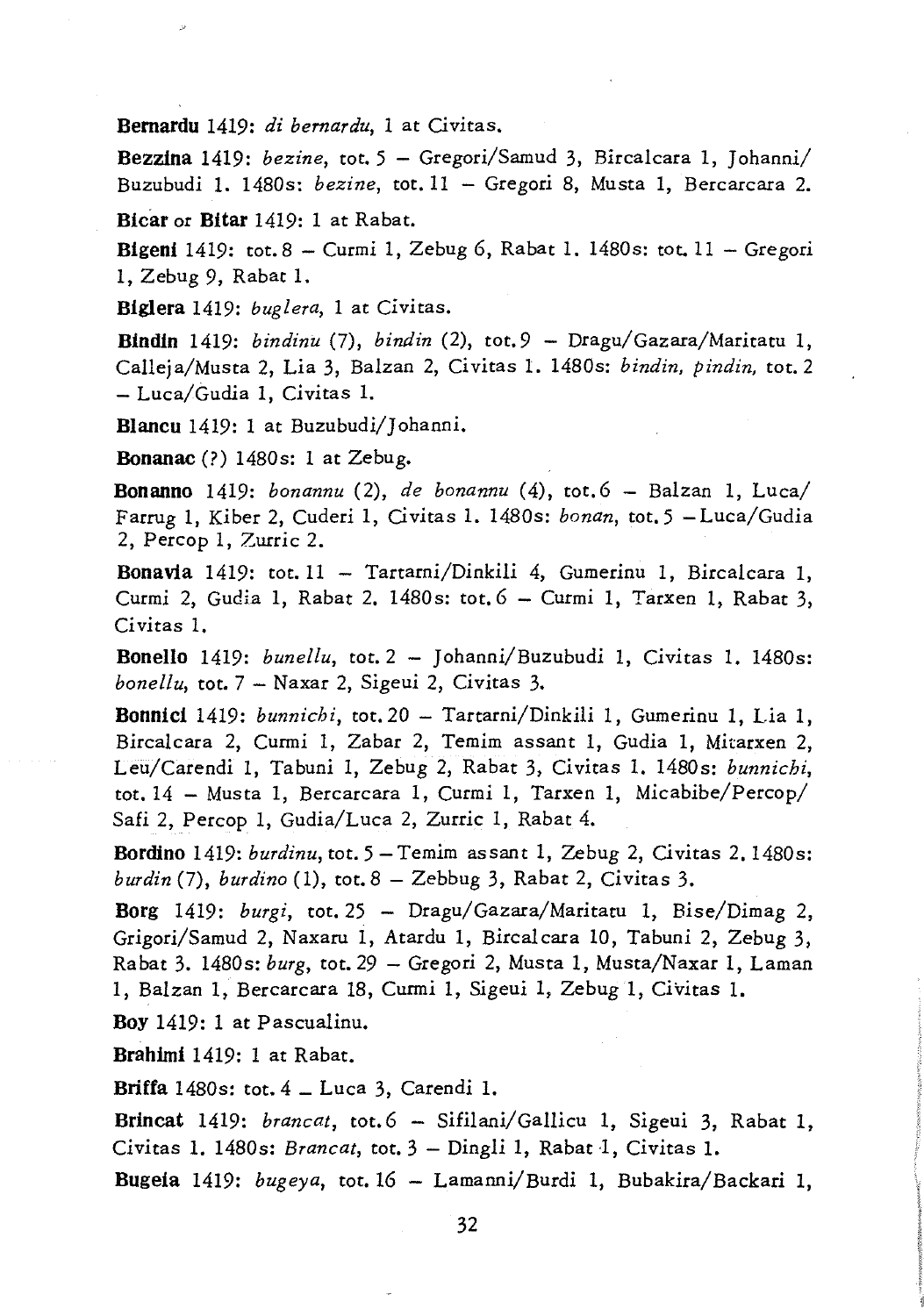Leu/Carendi 4, Sigeui 7, Cuderi 1, Rabat 2. 1480s: *bugeja,* tot. 17 - Actard 1, Luca/Gudia 1, Carendi 2, Zurric 3, Zebug 3, Sigeui 7.

Bugibba 1419: *buiubbe,* 1 at Luca/Farrug. 1480s: *buiubbe,* 1 at Rabat. Buhagiar 1419: *buhaiar,* tot. 14 - Bise/Dimag 2, Grigori/Samud 2, Naxaru 4, Axac 2, Rabat 4. 1480s: *buehaiar,* tot. 12 - Gregori 2, Naxaru 5, Musta 3, Zebug 1, Rabat 1.

Bunezza 1419: 1 at Gudia.

Bun11419: 1 at Naxaru.

Buras 1419: *burasi,* tot. 7 - Tartarni/Dinkili 3, Calleja/Musta 1, Zebug 1, Rabat 2, 1480 s: *buras,* tot. 2 - 1 at Sigeui, 1 at Ci vitas.

Busalib 1419: *busalib,* tot. 3 - Leu/Carendi 1, *Sigeui* 2. 1480s: *busalibe salibe,* Zebug 1.

Busuttil 1419: *busitin,* tot.9 - Naxaru 3, Calleja/Musta 2, Johanni/ Buzubudi 2, Zurico 1, Rabat 1. 1480s: busictil, tot.9 - Naxar 1, Musta/ Naxar 1, Musta 5, Tarxen 1, Rabat 1.

Butigieg 1419: *butugegi* 0), *butigegi* (1), tot.4 - Sigeui 2, Xiloc 1, Zebug 1. 1480s; *butigeg,* tot.7 - Luca/Gudia 1, *Sigeui* 1, Xiluc 2, Zebug 3.

Butisin (perhaps for Busicin) 1419: 1 at Civitas.

Buturra 1419: 2 at Gudia. 1480s: 1 at Curmi.

Buzellu 1419: 1 at Xiloc.

Cabebu 1480s: 1 at Zebug.

Cabur 1419: Sifilani/Gallicu 1.

Cachia 14i9: *eakia* (1), *cakie* (3), tot.4 - Sigeui 2, Rabat 2. 1480s: *cakie,* tot. 11 - Dingli 4, *Sigeui* 5, Rabat 2.

Cachma 1480s: 1 at Zebug.

Cadide 1419: 1 at Balzan.

Cadumi 1419: tot. 1 (reading doubtful)  $-$  Curmi 1.

Cadus 1419: *cadus* (2), *cadusi* (1), tot. 3 - Curmi 1, Leu/Farrug 1, Cuderi 1. 1480s: Rabat 3.

Cafor 1419: Sigeui 3. 1480s: tot. 2 - Bercarcara 1, Sigeui 1.

Caferinu 1419: 1 at Rabat.

Cagege 1419: tot. 12 - Calleja/Musta 2, Luca/Farrug 2, Percopu 1, Zurico 1, Leu/Carendi 1, Rabat 4, Civitas 1. 1480s: tot. 4 - Rabat 3, Civitas l. Cahalun 1419: tot. 7 - Johanni/Buzubudi 1, Safi 1, Zurico 3, Bubakira/ Backari 2. 1480s: *cahlun* (3), *eachlun* (1), tot. 4 - Micabibe/Percop/Safi 2,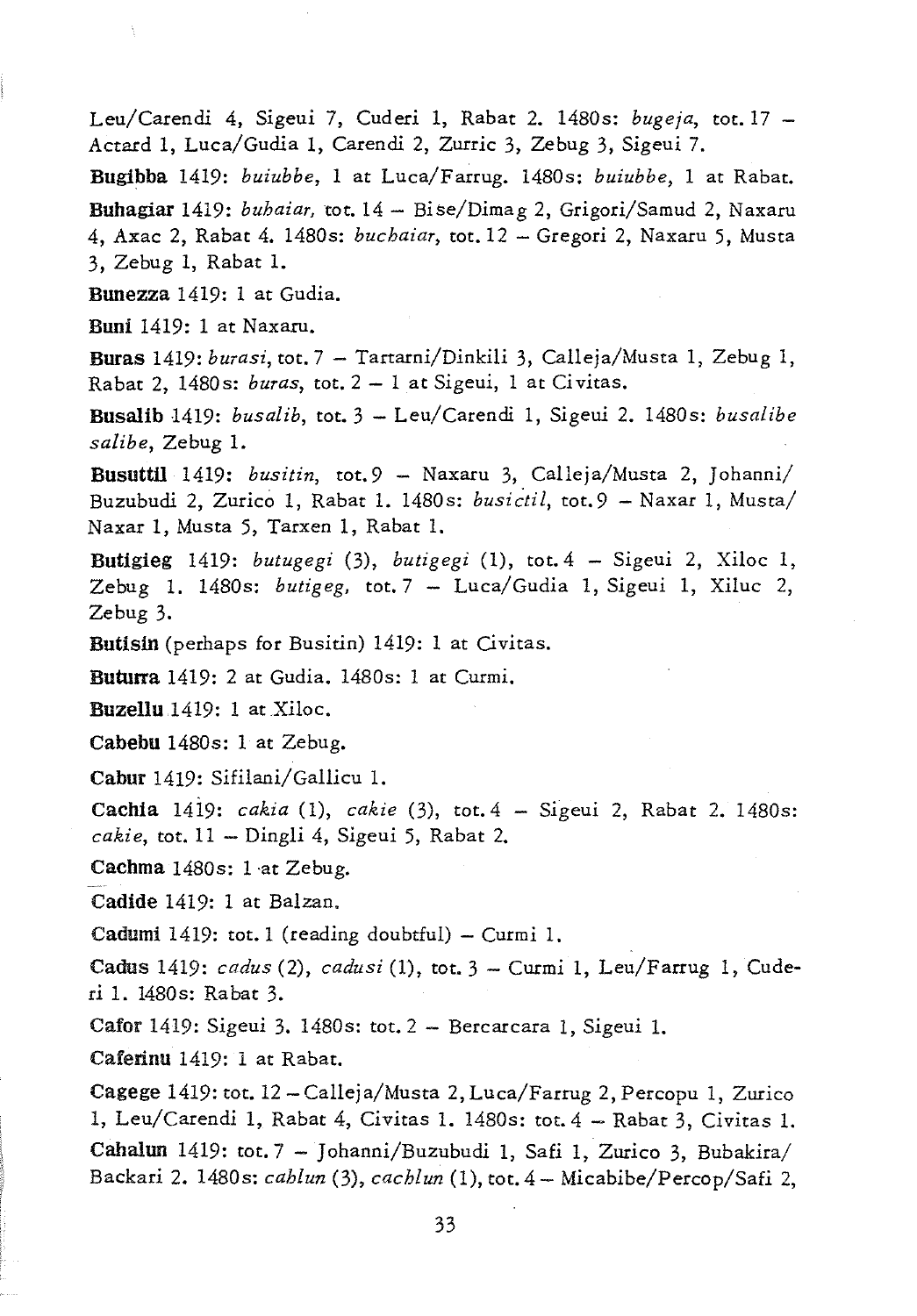Zurric 2.

Calabachi 1419: tot.  $2 -$  Zurico 1, Civitas 1.

Calabru 1419: tot.  $2 - \text{Zurico 1}$ , Leu/Carendi 1. 1480s: tot.  $4 - \text{Michaelo}/$ Percop/Safi I, Zurric 2, Civitas 1.

Calafato 1419: *calafat* (5), *calafatu* (2), tot. 7 - Calleja/Musta I, Bircalcara I, Zabar I, Cuderi 2, Zebug I, Rabat 1. 14805: *calfat,* tot.7 - Gregori I, Naxar I, Bercarcara 3; Curmi 2.

Calava 1480s: 3 at Civitas.

Callmera 1419: 1 at Gumerinu.

Calleja 1419: *calleja,* tot.25 - Naxaru 2, Calleja/Musta 4, Atardu 1, Bircalcara 2, Capurat 3, Pasqualinu I, Johanni/Buzubudi 2, Zurico 2, Rabat 6, Civitas 2. 14805: *calleye* (27), *callea* (1), tot.28 - Naxar 2, Musta 4, Bercarcara 2, Curmi 7, Luca/Gudia I, Zurric 2, Sigeui 4, Zebug 3, Rabat 2, Civitas 1.

Callus 1419: tot. 3 - Zurico 2, Civitas 1. 14805: tot. 7 - Zurric 6, Sigeui 1. Cam or Caru (?) 1480s: 1 at Sigeui.

Camemei 1419: 1 at Rabat.

Camenzuli 1419: tot. 8 - Calleja/Musta 2, Curmi 4, Rabat 1, Civitas 1. 14805: 2 at Bercarcara.

Camilleri 1419: *camilleri*, tot. 17 - Naxaru 4, Calleja/Musta 5, Curmi 2. Safi 1, Leu/Carendi 2, Sigeui 2, Civitas 1. 14805: *camilleri,* tot. 31 - Gregori 1, Naxar 4, Musta 5, Bercarcara 1, Curmi 2, Luca 1, Farrug 1, Carendi I, Zurric 7, Sigeui 2, Rabat 3.

Campoch 1419: 1 at Civitas.

Camprat (?) 14805: 1 at Rabat.

Canchur 1419: tot. 7 - Tartarni/Dinkili 1, Gumerinu 2, Tabuni 1, Rabat 3. 1480s: tot. 2 - Naxar I, Rabat 1.

Cannariat (?) 1480s: 1 at Rabat.

Canzuhuk 1419: tot.  $3 -$  Gudia 1, Zebug 1, Civitas 1.

Canzan or Causan 1419: 2 at Rabat.

**Capu** 1419:  $capu$  (6),  $capu$  (2), tot. 8 - Tartarni/Dinkili 1, Gumerinu 1, Dragu/Gazara/Maritatu 1, Rabat 5. 14805: *cap* (2), *cappu* (1), 3 at Rabat.

Capurat 1419: 1 at Rabat.

Carabot 1480s: *carbot*, 1 at Sigeui.

Carcar 1419: 1 at Rabat.

Carchune 1419: 1 at Rabat.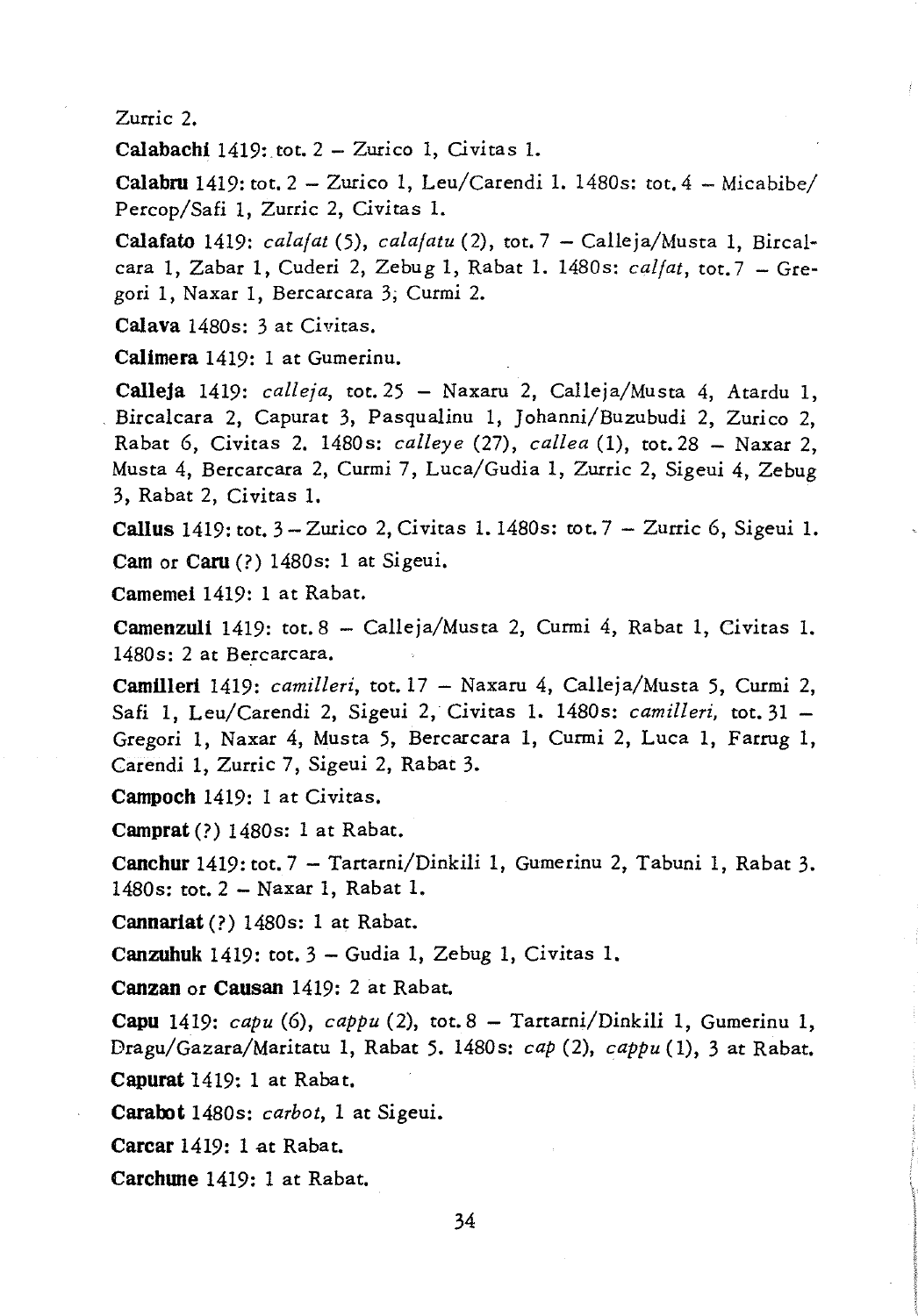Carduna 1419: 1 at Curmi. 1480s: 1 at Curmi.

Carezi 1419: 1 at Zabar.

Caruana 1419: tot.  $8 - \text{Bise/Dimag } 1$ , Curmi 2, Temim assant 2, Sifilani/ Gallicu 2, Safi 1. 1480s: tot. 9 - Curmi 1, Micabibe/Percop/Safi 2, Percop/ Safi 1, Percop 1, Luca 1, Zurric 1, Civitas 1.

Casha 1480s: *casha*, tot. 4 - Bercarcara 1, Curmi 2, Tarxen 1.

Casiha (either Casha or Cassia) 14805: *casiha* (1), *cassiha* (1), *casbja (4),*  tot. 6 - Bercarcara (1), Curmi (3), Luca/Gudia (1), Rabat (1).

Cassar 1419: *casar* (3), *cassar* (19), *cassari* (2), tot. 24 - Lia 1, Bircalcara 2, Curmi 6, Johanni/Buzubudi 3, Axac 3, Mitarxen 1, Bubakira/ Backari 1, Leu/Carendi 1, Sigeui 3, Zebug 1, Rabat 2. 1480s: tot. 11 -Musta 1, Bercarcara 1, Curmi 2, Tarxen 2, Micabibe/Percop/Safi 1, *Si*geui 1, Rabat 3.

Cassia 14805: *cassia* (1), *casia* (4), *casya·(3),* tot.8 - Bercarcara 4, Curmi 1, Zurric 2, Rabat 1.

Cassune 1419: 1 at Zurico.

Catania 1419: *de Catania,* tot. 3 - Zebug 2, Rabat 1. 14805: *cathani,* tot. 4 - Zebug 3, Sigeui 1.

Cauchi 1419: *cauki,* tot. 7 - Naxaru 2, Rabat 3, Civitas 1. 14805: *cauki,*  tot. 6 - Naxar 3, Musta/Naxar 2, Gregori 1.

Caxaro 1419: *Caxaru,* 2 at Civitas. 14805: *caxar* (1), *caxaru* (5), tot. 6 - Rabat 2, Civitas 4.

Chalona 1419: 1 at Civitas.

Chalum 14805: 1 at Rabat.

Chamux 14805: 1 at Rabat.

Chanchu 1419: tot.  $2 - \text{Draw/Gazara/Maritatu 1, Zurico 1.}$ 

Charuf 1480s: tot.  $2 -$  Carendi 1, Zurric 1.

Cheffut 1419: 1 at Gregori/Samud.

Cherdica 1480s: 1 at Zebug.

Chetcuti 1419: *kiticuti,* tot.6 - Naxaru 1, Lamanni/Burdi 1, Atardu 1, Bircalcara 2, *Cunni* 1. 14805: *keticuti,* tot.7 - Naxar 1, Actard 3, Bercarcara 1, Curmi 1, *Sigeui* 1.

Chicala 1419: 1 at Civitas.

Chipullatu 1419: Civitas 1. 14805: *chipullat,* Rabat 1.

Chumi 1419: *chumi,* tot. 7 - Gumerinu 1, Dragu/Gazara/Maritatu 1, Gregori/Samud 1, Naxaru 2, Calleja/Musta 1, Kiber 1. 1480s: *chumi,* tot. 9 -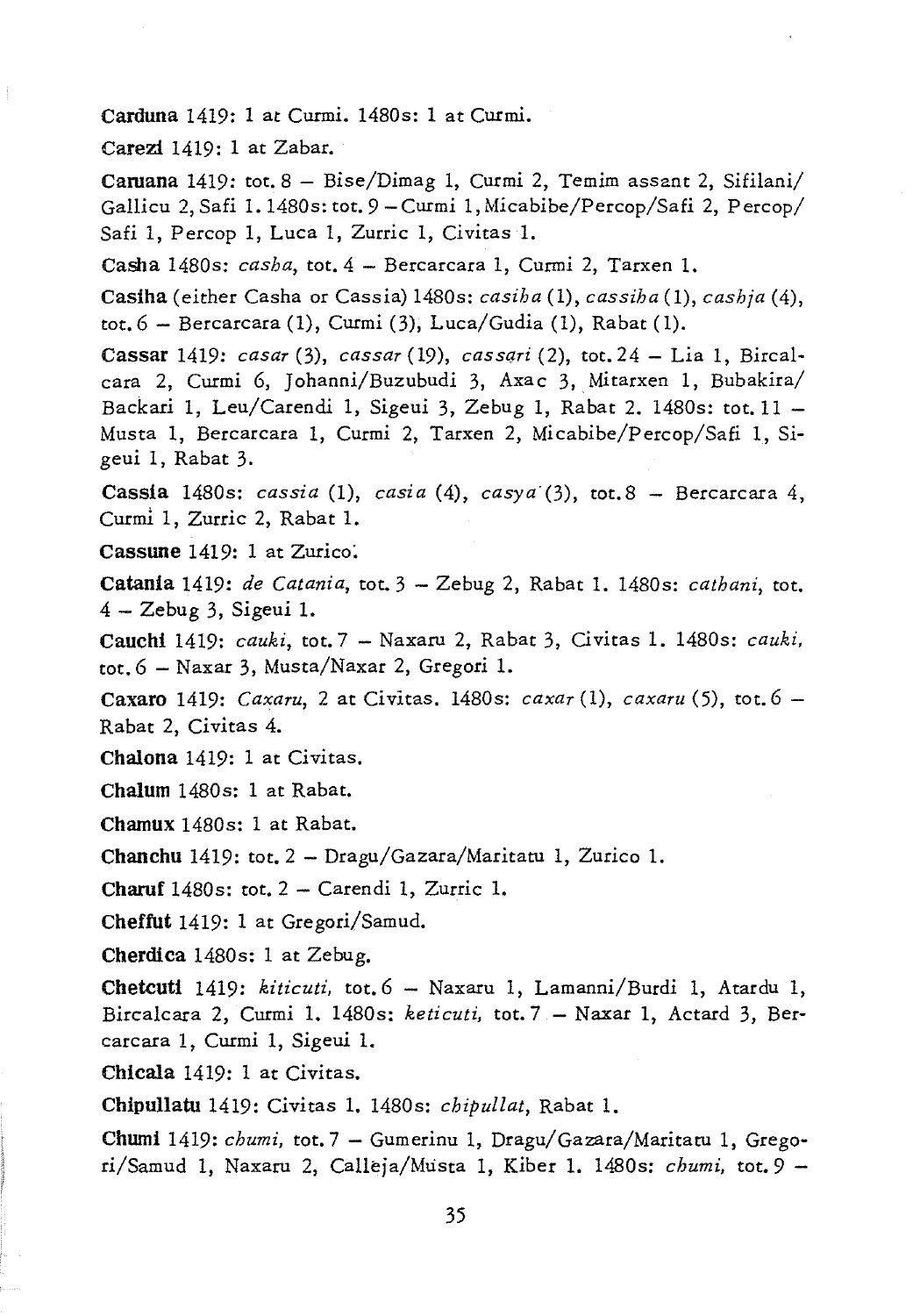Gregori 4, Naxar 1, Musta 4.

**Ciantar** 1419: *chantar* (1), *de lu chantru* (2), tot. 3 - Curmi 1, Zurico 1, Xiloc 1. 1480s: *chantar,* tot.7 - Curmi 1, *Sigeui* 2, Xiluc 1, Civitas 3. **Ciappara** 1480s: *chappara,* 1 at Rabat.

**Cilia** 1419: *chilie* (1), *ch* ili *a* (8), tot. 9 - Gregori/Samud 2, Lie 1, Rabat 4, Civitas 2. 1480s: *chilie,* 4 at Rabat.

**Coloyru** 1480s: 1 at Curmi.

**Consiglio** 1419: consiglu, tot. 5 - Bircalcara 2, Curmi 1, Luca/Farrug 1, Leu/Carendi 1. 1480s: *consiglu,* 1 at Luca/Gudia.

**Cordin** 1419: 1 at Sigeui.

**Crapi** 1419: 1 Rabat.

**Cubte** 1419: 3 at Zebug. 1480s: 1 at Rabat.

**Cuchara** 1419: 1 at Rabat.

**Cumbu** 1419: tot. 12 - Tartarni/Dinkili 2, Gumerinu 1, Naxaru 2, Calleja/ Musta 2, Zurico 1, Tabuni 1, Cuderi 1, Rabat 1, Civitas 1. 1480s: tot.lO - Musta/Naxar 1, Musta 6, Zebug 1, Civitas 2.

**Cunti** 1419: tot. 7 (readings sometimes doubtful) - Tartarni/Dinkili 1, Curmi 2,] ohanni/Buzubudi 1, Sigeui 1, Xiloc 1, Civitas 1. 1480s: 1 (doubtful) at Zebug.

**Curcurellu** 1419: 1 at Rabat.

**Curmi** 1419: tot. 20 - Bise/Dimag 1, Gregori/Samud 1, Naxaru 2, Calleja/ Musta 1, Lie 1, Bircalcara 1, Curmi 2, Bubakira/Backari 1, *Sigeui 1,*  Zebug 6, Rabat 2. 1480s: tot. 18 - Gregori 1, Musta 3, Laman 1, Curmi 2, Tarxen 1, Zebug 4, Rabat 5.

**Cusburella** 1419: 4 at Civitas. 1480s: *cusprella,* 1 at Civitas.

**Cuschieri** 1419: *cuskeri* (9), *kuskeri* (1), tot. 10 - Naxaru 1, Lamanni/ Burdi 1, Curmi 1, Bubakira/Backari 1, Rabat 6. 1480s: *cuskeri,* tot. 4 \_ Laman 2, Rabat 2.

**Cutajar** 1419: *cutaje* (1), *gutaje* or *gutaja* (6), tot.7 - Bircalcara 1, Zebug 2, Rabat 3, Civitas 1. 1480s: *chutaye,* tot. 5 - Dingli 1, *Sigeui* 1, Zebug 1, Rabat 2.

**Cuze** 1419: 1 at Rabat.

**Cuzin** 1419: tot.11 - Gumerinu 1, Calleja/Musta 3, Gudia 1, Sifilani/ Gallicu 1, Luca/Farrug 1, Zebug 1, Rabat 2. 1480s: *cusin,* tot. 4 - *Sigeui*  1, Zebug 2, Rabat 1.

**Daiona** 1419: tot.8 - Dragu/Gazara;Maritatu 1, Naxaru 4, Calleja/Musta 1, Bircalcara 2. 1480s: *daiona, dayona,* tot. 2 - Naxar 2.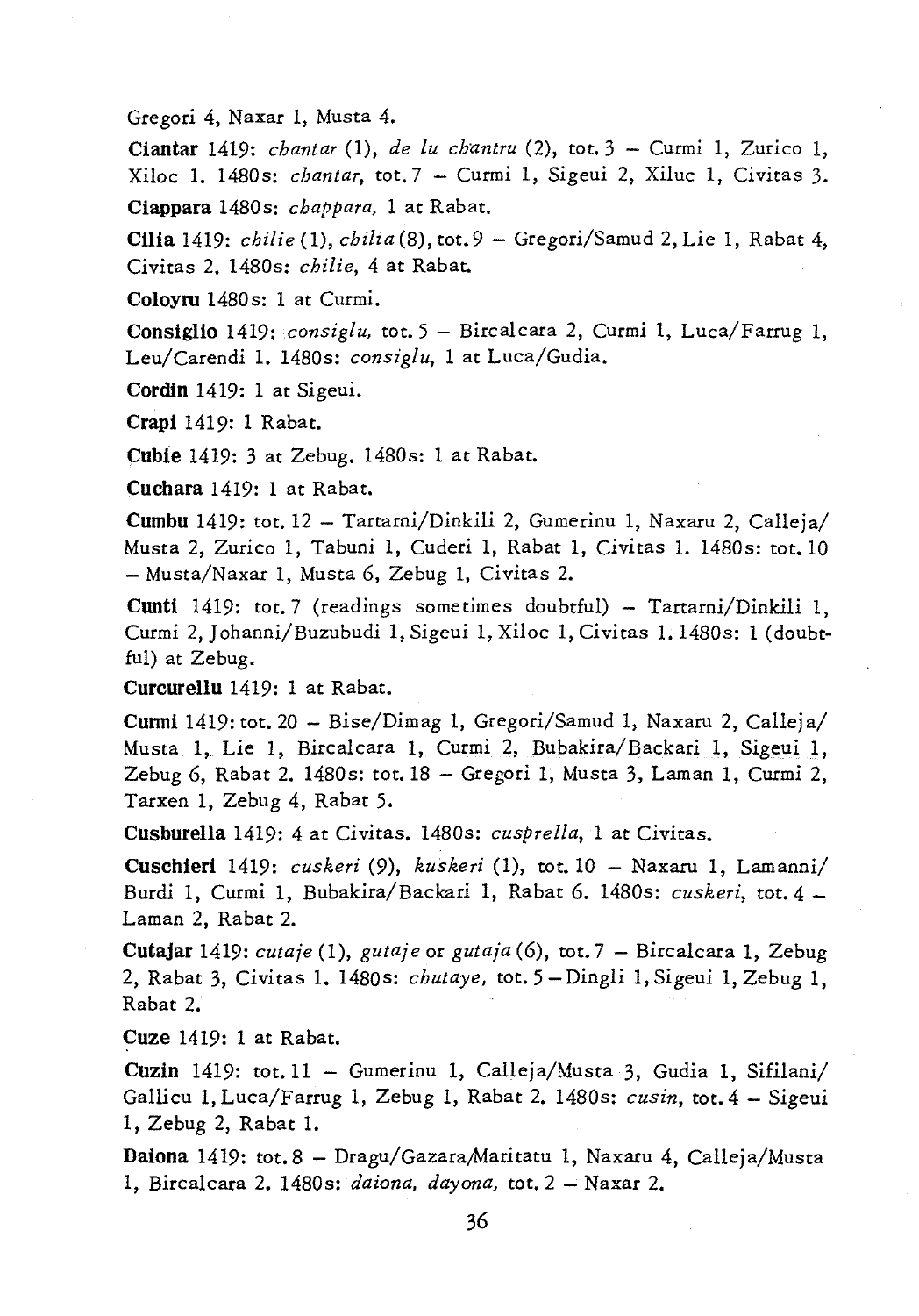**Dalli** 1419: tot.  $3 -$ Xiloc 1, Zebug 1, Rabat 1. 1480s: tot.  $6 -$ Xiluc 2, Zurric 1, Sigeui 2, Zebug 1.

Damiata 1419: tot. 3 - Naxaru 1, Kiber 1, Rabat 1.

Dannanin 1419: *di/de armanin* (3), *'armininu* (1), *darmaninu* (1), tot. 5 - Dragu/Gazara/Maritatu 1, Zurico 2, Rabat 1, Civitas 1. 1480s: *darmanin,*  tot. 5 - Dingli 1, Sigeui 1, Zurric 3.

Davula 1480s: 1 at Rabat.

Debeb 1419: 1 at Sigeui.

**Debono** 1419: *debonu* (12), *de bonu* (1), tot. 13 - Tartarni/Dinkili 1, Bise/ Dimag 1, Calleja/Musta 1, Atardu 5, Curmi 3, Johanni/Buzubudi 1, Luca/ Farrug 1. 1480s: *debonu* (10), *de bonu* (1), tot. 11 - Musta 2, Actard 2, Bercarcara 6, Sigeui 1.

Delfe 1419: Balzan 1, Leu/Carendi 1, Rabat 1, 1480s: *dilfe*, 1 at Rabat. Delia 1419: tot. 9 - Tartami/Dinkili 2, Naxaru 3, Curmi 1, Johanni/Buzubudi I, Luca/Farrug 1, Rabat 1. 1480s: *delia*, tot. 3 - Curmi 1, Rabat 1, Civitas 1.

Deyf 1419: tot. 12 - Naxaru 2, Axac 6, Sifilani/Gallicu 1, Mitarxen 1, Zurico I,Milleri 1. 1480s: *dei/(5), dehi/(2), dehy/(l),* tot. 8 - Gregori 1, Musta/Naxar 1, Luca/Gudia 1, Zurico 1, Sigeui 1, Xiloc 1, Rabat 2. Dimech 1419: *dimag,* 2 at Zebug. 1480s: *dumach,* 4 at Zebug.

Dingli 1419: *dinkili* (6), *dinkille* (3), tot. 9 - Tartarni/Dinkili 3, Gumerinu 1, Dragu/Gazara/Maritatu 1, Calleja/Musta 2, Xiloc 1, Civitas l. 1480s: dingli, tot. 4 - Dingli 1, Actard 1, Sigeui 1, Rabat 1.

Dichia (?) 1480s: 1 at Rabat.

Dorbes 1419: 1 at Percopu.

Drernusa 1419: *lu Dremusu,* without Christian name, probably nickname, 1 at Rabat.

Dua 1480s: 1 at Rabat.

Dub 1419: 1 at Rabat.

Dud 1480s: 1 at Naxar.

Duhamuri or Dulzanuri 1419: tot. 3 (difficult readings) - Luca/Farrug 1, Xiloc 1, Zebug 1.

Dure 1480s: 1 at Rabat.

Ellul 1419: *ellule* (1), *hellul* (9), *hellule* (1), tot. 11 - Dragu/Gazara/Maritatu 1, Bise/Dimag 1, Bircalcara 1, Gudia 1, Percopu 2, Safi 1, Bubakira/ Backari 1, Milleri 2, Rabat 1. 1480s: *hellul* (9), *hellu* (1), tot. 10 - Musta/ Naxar I,Laman 1,Luca/Gudia 3, Micabibe/Percop/Safi 1, Percop/Safi 1,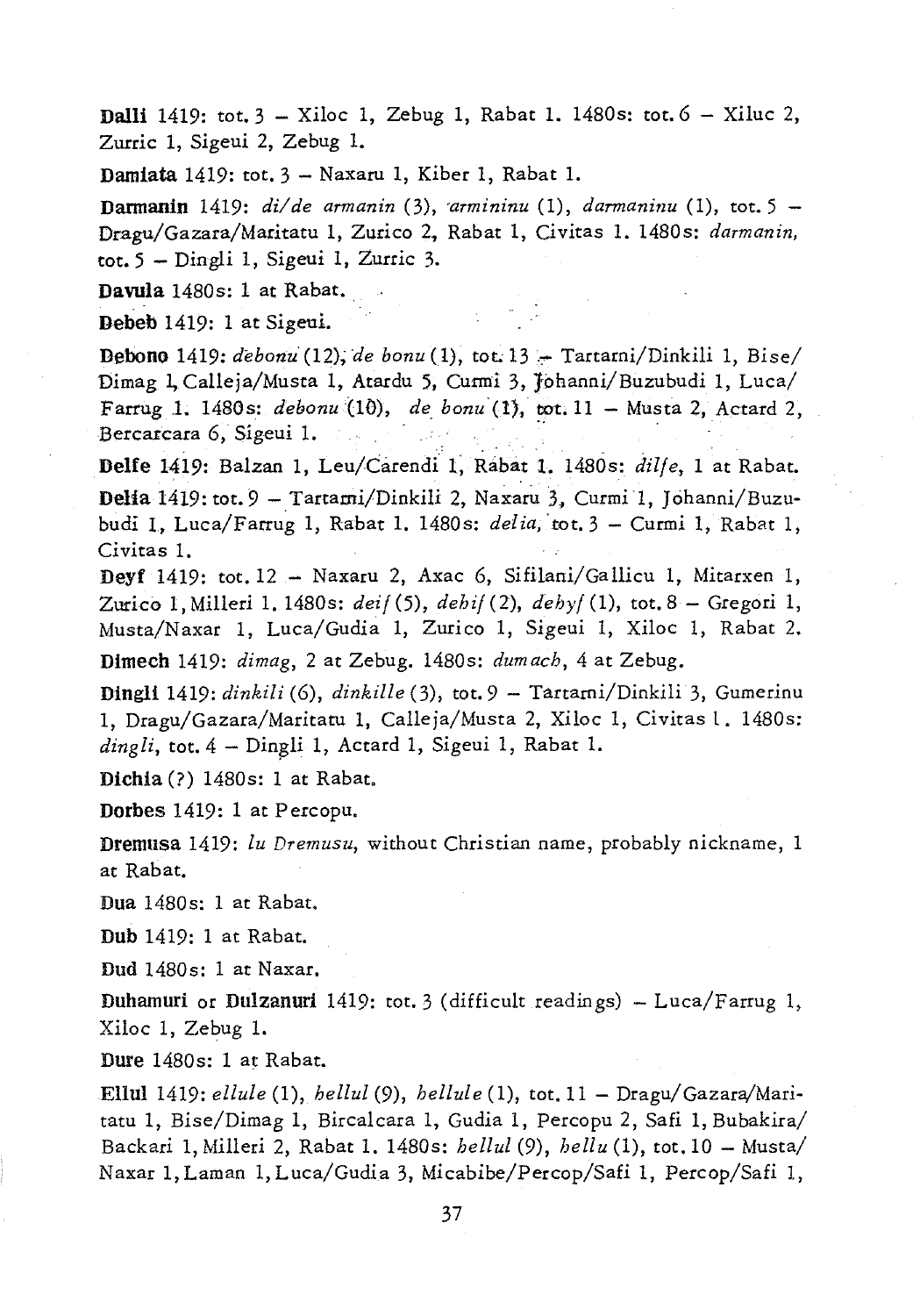Zurric 1, Zebug 1, Civitas 1.

Ebejjer 1419: *habeir, habeir,* tot.  $2 -$  Naxaru 1, Bircalcara 1, 1480s; *habeyr,* 2 at Naxar.

Episcopu 14805: *de Iu Episcopu,* 1 at Civitas.

Falca 1419: 1 at Civitas. 14805: 1 at Civitas.

Falzon 1419: *fauzuni* (15), *fauczuni* (1), tot. 16 - Naxaru 1, Curmi 6, Safi 2, Zebug 3, Civitas 4. 14805: *faIczuni* (12), *fauczuni* (2), *falczun (2), fauzuni* (1), *faIcuni* (1), tot. 18 - Naxar 1, Bercarcara 1, Curmi 3, Micabibe/Percop/Safi 3, Sigeui 1, Zebug 2, Rabat 1, Civitas 1.

Far 1419: 1 at Civitas, 1 possible at Rabat.

Fartasi 1419: *fartasi, fertusi,* 2 at Rabat.

Faraczot 1480s: 1 at Rabat.

Farragiu 14805: 1 at Rabat.

Fantin<sup>1480s: 2</sup> at Rabat.

Farrugia 1419: *farruge* (4), *faruge* (25), *farrugia* (1), tot. 30 - Tartarni/ Dinkili 3, Temim assant 2, Johanni/Buzubudl 1, Micabibe 5, Safi 1, Zurico 5, Bubakira/Backari 1, Milleri 2, Sigeui 3, Kiber 1, Tabuni 1, Zebug 2, Rabat 3. 14805: *farruge,* tot. 33 - Dingli 2, Actard 1, Luca/Gudia 2, Micabibe/Percop/Safi 6, Zurric 8, Carendi 3, Sigeui 6, Rabat 3, Civitas 2.

Fauchellu 1419: *fauchellu* (3), *fauchello* (1), *fauchel* (1), tot. 6 - *Curmi 3,*  Rabat 3.

Federicu 14805: *de federicu,* 1 at Rabat.

Felfuli 14805: 1 at Zebug.

Felu 1419: tot. 6 - CaUeja/Musta 2, Bircalcara 1, Curmi 3. 14805: *felu (10), fellu* (1), tot. 11 - Curmi 6, Sigeui 3, Rabat 2.

Fenech 1419: *fenec,* tot. 12 - Dragu/Gazara/Maritatu 6, Bise/Dimag 1, Calleja/Musta 2, Bircalcara 2, Rabat 1. 1480s: *fenec*, tot. 7 - Naxar 2, Musta/Naxar 1, Musta 3, Rabat 1.

Feraru 1419: tot.  $3$  - Pascualinu 1, Axac 1, Civitas 1.

Fercacheni 1419: *fracacheni,* tot. 7 - Tarcami/Dinkili 1, Gumerinu 1, Lie 1, Zebug 1, Rabat 2, Civitas 1. 14805: *fercacheni,* tot.4 - Zebug 3, Rabat 1.

Ferriolu 1419: tot.  $2 -$  Rabat 1, Civitas 1.

Fiteni 1419: *fitien*, 1 at Axac. 1480s: *fiteni*, *fitien*, 2 at Luca/Gudia. Formosa 1419: *farmusa*, tot. 9 - Naxaru 1, Balzan 1, Zurico 1, Zebug 5, Rabat 1. 14805: *farm us a,* tot. 4 - Zurric 1, Zebug 3.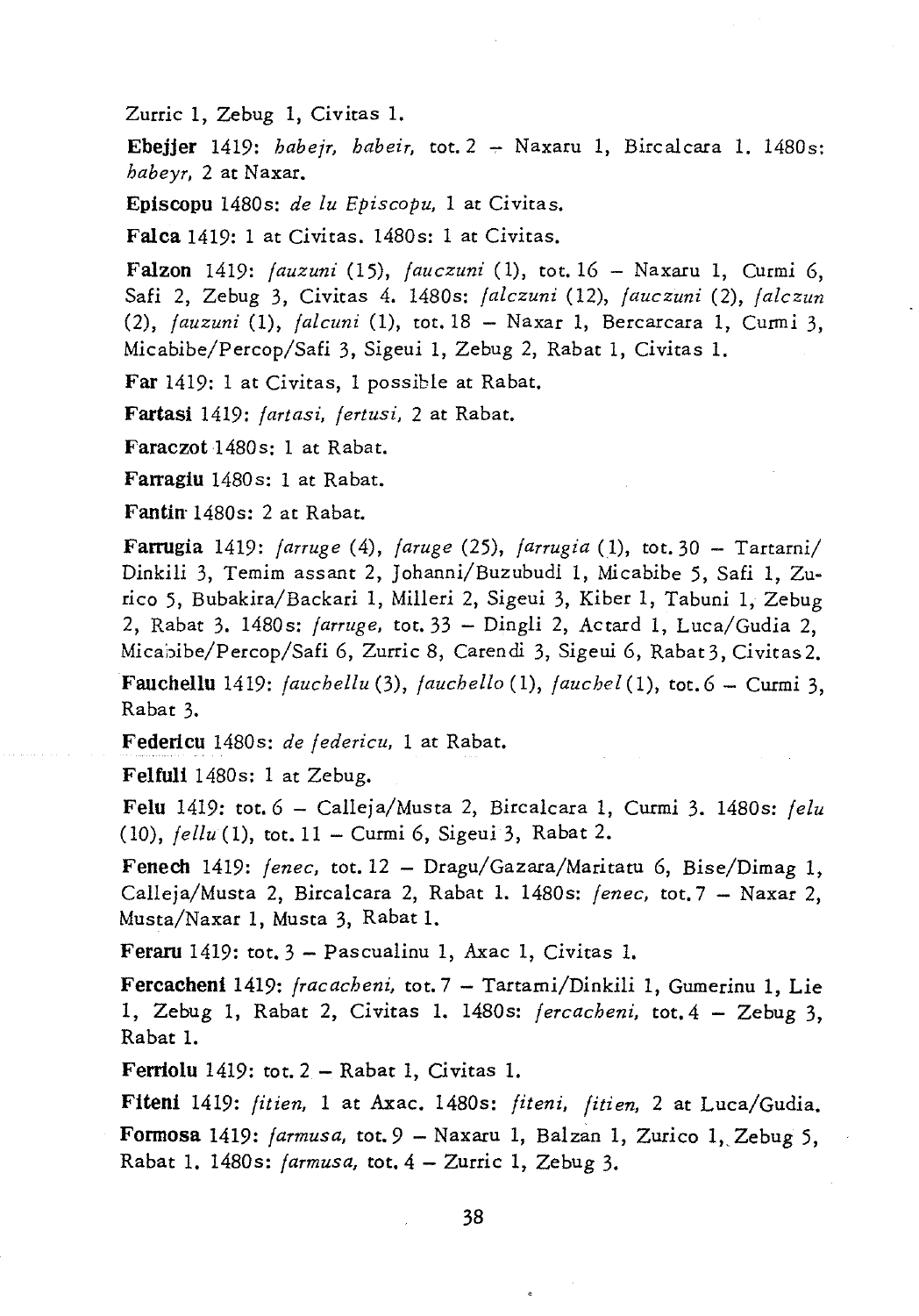Franciscu 1419: *de franciscu,* 2 at Zebug.

Francu 1419: *de Francu,* 2 at Civitas.

Franza 1419: 1 at Axac.

Frendo 1419: *frendu,* tot. 14 - Gumerinu 1, Dragu/Gazara/Maritatu 1, Naxaru 4, Bircalcara 1, Curmi 1, Zebug 4, Rabat 2. 1480s: *frendo (10), frendu* (4), tot. 14 - Dingli 1, Naxar 2, Sigeui 1, Zebug 5, Rabat 4, Civitas 1.

Funnica 1419: 1 at Civitas.

Galata 1419: tot. 15 - Tartarni/Dinkili 1, Gregori/Samud 1, Curmi 2, Axac 1, Gudia I,Sifilani/Gallicu 1, Luca/Gudia 2, Zurico 2, Bubakira/Backari 3, Sigeui 1. 1480s: 1 at Sigeui.

Galdes 1419: *caldes,* tot. 3 - Atardu 1, Curmi 2. 1480 s: *galdes,* 3 at Curmi. Galea 1419: *galie,* tot. 14 - Bise/Dimag 4, Calleja/Musta 3, Lamanni/ Burdi 1, Rabat 6. 1480s: *galie,* tot. 13 - Naxar 3, Musta/Naxar 2, Musta 8. Ganda or Gauda 1480s: 1 at Zebug.

Gambin 1419: *gambinu,* 1 at Rabat. 1480s: *gambino,* 1 at Rabat.

**Gandolf** 1480s: tot.  $2 -$  Tarxen 1, Zebug 1.

Garuf 1419: tot.  $4 - \text{Tartarni/Dinkili}$  1, Sigeui 1, Rabat 2. 1480s: cf. Charuf.

Gatt 1419: *gactu,* tot. 4, - Sigeui 2, Civitas 2. 1480s: *gat,* tot. 10 - Lie/ Burdi 1, Sigeui 4, Zebug 3, Rabat 2.

Gauci 1419: *gaudixi, gaugi* (only 1), tot. 16 - Tartarni/Dinkili 1, Bise/ Dimag 1, Naxar 3, Micabibe 3, Zurico 1, Bubakira/Backari 1, Milleri 1, Sigeui 1, Rabat 4. 1480s: *Gaudixi,* usually abbrev. to *gaud,* once to *gaug.,*  tot. 18 - Naxar 8, Bercarcara 1, Zurric 2, Carendi 1, Sigeui 1, Zebug 1, Rabat 4.

Gaudixanu 1480 s: 1 at Rabat.

Gazal 1419: 2 at Rabat.

Gelter, Galter 1419: 2 at Lia.

Gennan 1419: *germanu,* 1 at Lamanni/Burdi. 1480s: *german,* tot. 2 - Gregori 1, Rabat 1.

Gibasal (?) 1480s: tot. 2 - Rabat 1, Civitas 1.

Gigante 1480s: 1 at Civitas.

Girgenti 1419: *de Girgenti,* 1 at Civitas.

Gomes 1480s: 1 at Rabat.

Grassu 1419: 1 at Civitas.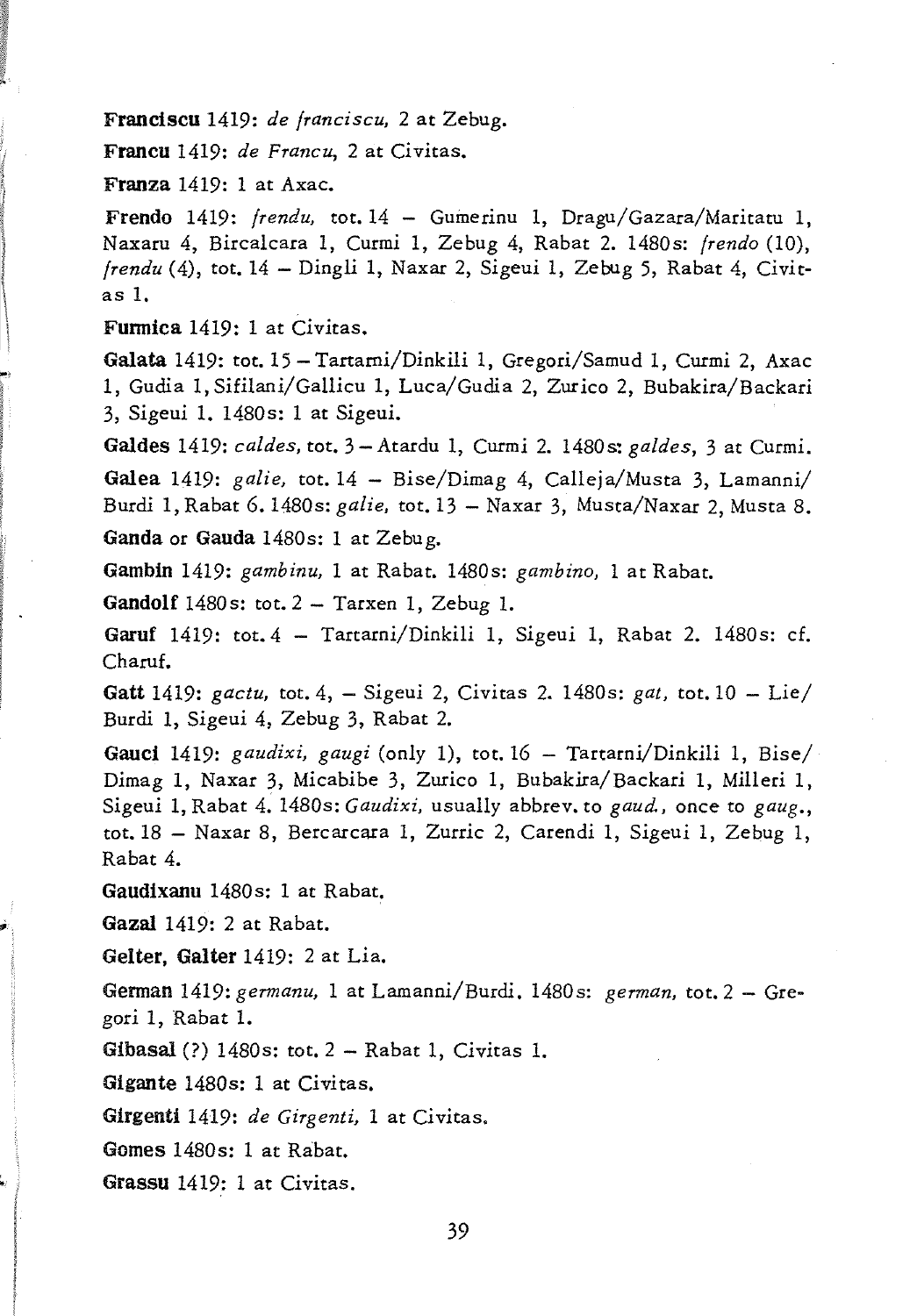**Grech** 1419: *grech* (1), *grecu* (18), tot.19 - Dragu/Gazara/Maritatu 1, Gregori/Samud 3, Capurat 1, Curmi 5, Sifilani/Gallicu 1, Mitarxen 2, Kiber 1, Rabat 3, Civitas 2. 14805: *grec* (12), *grecu* (2), *chrec* (1), tot. 15 - Gregori 6, Bercarcara 6, Tarxen 1, Rabat 1, Civitas 1.

**Grima** 1419: tot. 6 - Curmi 1, Mitarxen 1, Luca/Farrug 1, Zebug 2, Rabat 1. 14805: tot. 11 - Dingli 2, Tarxen 1, Luca/Gudia 1, Zebug 3, Rabat 4.

**Grixti** 1419: *gristi,* tot. 4 - Calleja/Musta 1, Axac 1, Sigeui 1, Zebug 1. *14805: grixti,* tot. 2 - Curmi 1, Zurric 1.

**Guaractu** 1419: 1 at Calleja/Musta.

**Guevara** 14805: *guivara,* 1 at Civitas.

**Gugla** 1419: tot. 2 - Leu/Carendi 1, Civitas 1.

**Gusman** 1419: *cusmanu* (3), *cusman* (1), tot.4 - Zurico 3, Rabat 1. 14805: *cusman,* 5 at *Zurric.* 

**Habedi** 1419: 1 at Leu/Carendi.

**Hablca** 1419: *habica,* 1 at Civitas.

**Hablabi** 14805: 1 at Zebug.

**Hafaride** 1419: 1 atKiber.

**Hafide** 1 doubtful at Leu/Carendi.

**Hajede** 1419: *hajede, haiede,* tot. 2 - Leu/Carendi 1, Kiber 1. 14805: *ayed,*  1 at Dingli.

**Hakem** 1419: *hakem(l), hakim* (5), *chakim* (1), tot. 7 - Calleja/Musta 3, Atardu 1, Milleri 1, Rabat 1, Civitas 1. 14805: *hakim,* 1 at Gudia/Luca. **Haleu** 1419: *haleu* (5), *haleue* (1), tot. 6 - Calleja/Musta 2, Pascualinu 1,

*Zurico* 1, Zebug 1, Rabat 1. 14805: *heleu,* tot. 2 - Zurric 1, Rabat 1.

**Hanchellu** 1419: tot. 2 - Bircalcara 1, Kiber 1.

**Hantuse** 1419: 1 at Naxaru.

**Harabi** 1419: *harabi,* tot. 3 - J ohanni/Buzubudi 1, Zebug 2, 14805: H *arabi,*  1 at Zebug.

**Heller** 14805: 1 at Luca/Gudia.

**Heris** 1419: 1 at Gudia.

**Hili** 1419: *hili,* tot.5 - Balzan 1, Axac 1, Gudia 2, Zurico 1. 14805: if *chili,* 1 at Zurric.

**Imbroll** 14805: *de Imbruglu,* 1 at Tarxen.

**Inguanez** 14805: *desguanes,* tot. 6 (includes 3 *gat desguanes)* - Rabat 1, Civitas 5.

**Isula** 1419: *del isula,* 1 at Civitas.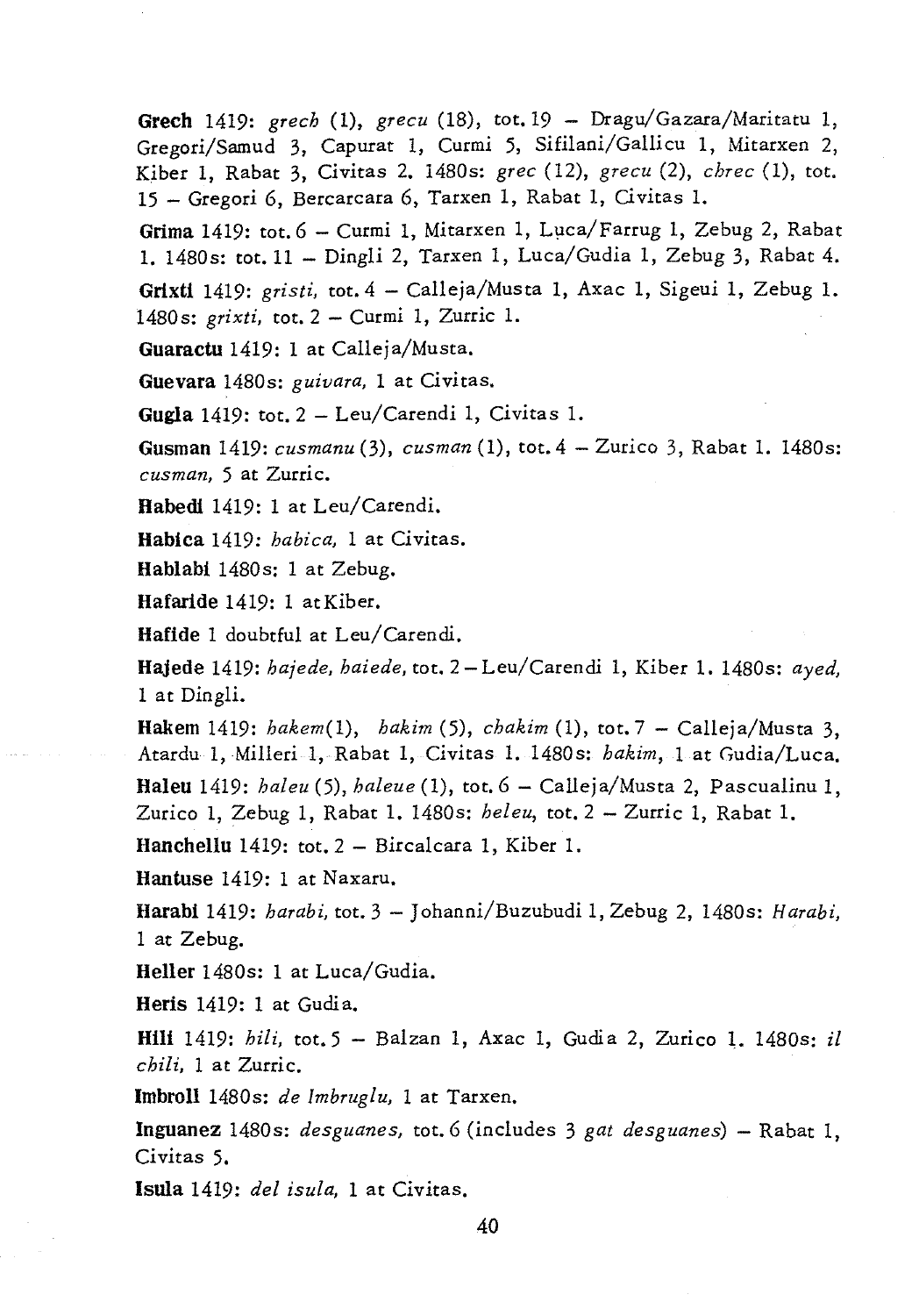**Kerfixi** 1419: *kerfixi,* 2 at J ohanni/Buzubudi. 1480s: *kerfix,* 1 at Rabat. **Kindebu** 1419: 1 at Civitas.

**Kirkop** 1419: *kercheppu,* tot. 7 - Atardu 1, Zabar 2, Mitarxen 1, Percopu 1, Rabat 2. 1480s: *kercheppu,* 1 at Micabibe/Percopu/Safi. **Kixer** 1419: 3 at Rabat.

Laman 1419: *laman, lamannu*, tot. 3 - Lamannu/Burdi 2, Bircalcara 1. **Lauat or Lauae** 1480s: 1 at Rabat.

**Laudatu** 1480s: 1 at Rabat.

**Laurenzu** 1419: *de laurenzu,* 4 at Curmi. 1480s: *de laurenzu,* 3 at Curmi. **Laurer!** 1419: 2 at Civitas. 1480s: 2 at Civitas.

**Laymo** 1419 Notary Currau (de laymo), 1 at Civitas. 1480s: *dalaymo,* 1 at Civitas.

**Lazaruni** 1419: 1 at Civitas.

**Lieata** 1419: *de la licata,* 1 at Civitas.

Lificar or Lificat 1419: tot. 2 - 1 at Dragu/Gazara/Maritatu, 1 at Rabat. **Luchia** 1419: *de luchia,* 1 at Percopu.

Luki 1419: *luki, luuki,* tot. 6 - Tartarni/Dinkili 2, Bircalcara 1, Sigeui 1, Rabat 3.

Lukisi 1419: *lukisi*, tot. 11 - Dragu/Gazara/Maritatu 1, Bise/Dimag 2, Calleja/Musta 1, Bircalcara 6, Xiloc 1. 1480s: *lukisi*, tot.6 - naxar 1, ·Musta 1, Bercarcara 2, Rabat 2.

**Luna** 1419: *Oluna, de luna,* 2 at Rabat. 1480,5: *de Luna,* 1 at Rabat. **Mahali** 1419: 1 at Naxaru.

**Mahduf** 1419: *mahaduf,* tot. 3 - Gumerinu 1, Rabat 2.

**Mahnuq** 1419; *mahanuc, mohanuc;,* tot.9 - Gumerinu 1, Dragu/Gazara/ Maritatu 3, Bise/Dimag 1, Calleja/Musta 1, Rabat 3. 1480s: *machnuq,* 4 at Rabat.

**MaJurkino** 1480s: 1 at Curmi.

**Malf** 1480s: 1 at Civitas.

**Mall1a** 1419: *mallia,* tot. 5 - Luca/Farrug 2, Xiloc 1, Rabat 2. 1480s: *mallia,* tot. 10 - Luca/Gudia 8, Farrug 1, Civitas 1.

**Maltis!** 1419: tot. 4 - Bise/Dimag 2, Calleja/Musta 1, Sigeui 1. 1480s: tot. 3 - Musta/Naxar 2, Lie/Burdi 1.

**Manduea** 1419: 2 at Civitas. 1480s: 3at Civitas.

**Mangion** 1419: *maniuni,* tot. 21 - Tartarni/Dinkili 1, Gregori/Samudi 1,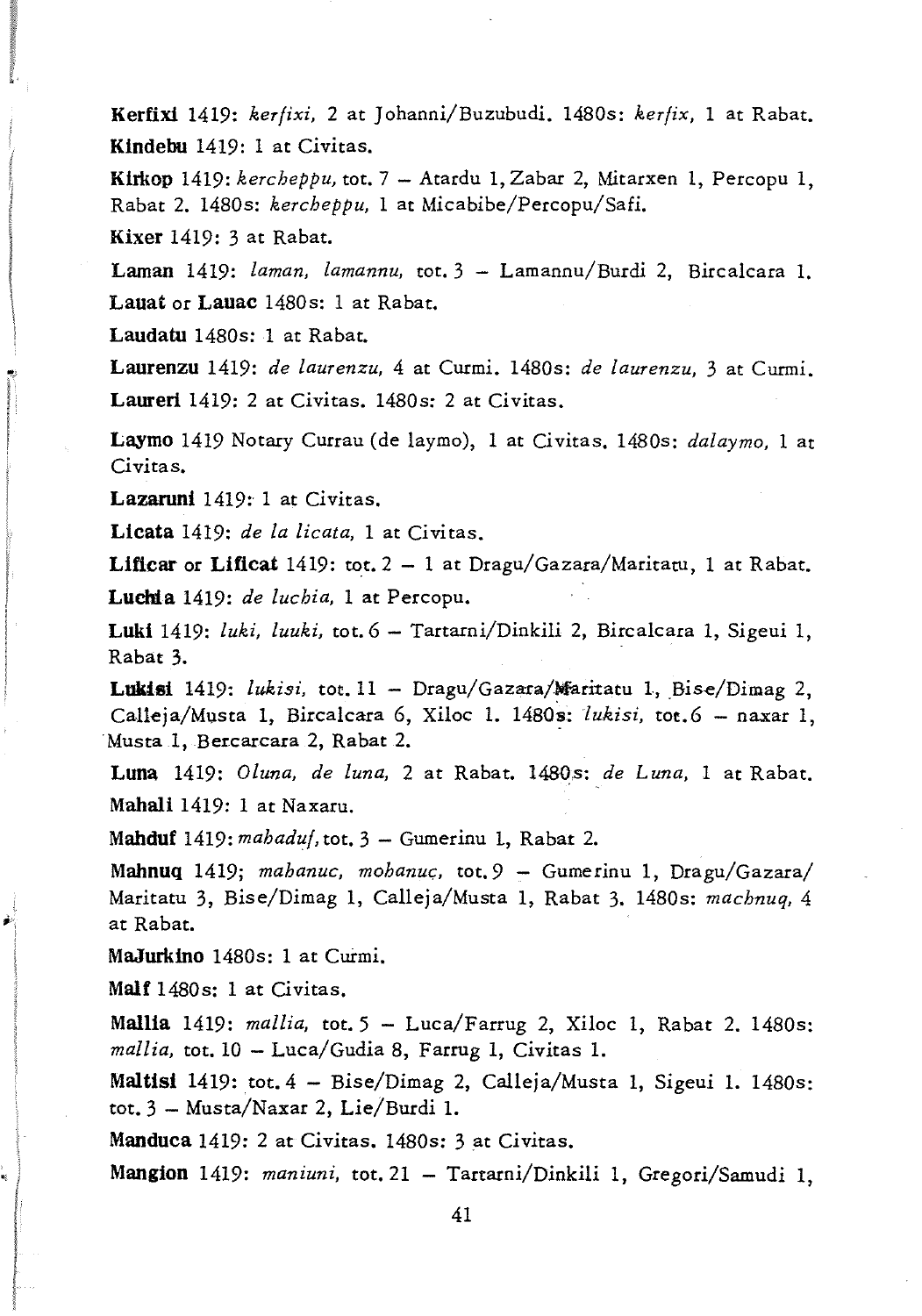Curmi 1, Johanni/Buzubudi 1, Mitarxen 1, Percopu 1, Leu/Carendi 4, Sigeui 2, Cuderi 1, Zebug 4, Rabat 3. 14BOs: *man] un,* tot. 30 - Percop 1, Zurric 10, Carendi 1, Sigeui 3, Zebug 14, Rabat 1.

Maniavacca 1419: 1 at Civitas.

Mannara 1480s: 1 at Civitas.

Manni 14BOs: 1 at Sigeui.

Manonu (?) 14BOs: 2 at Civitas.

Massu 1419: 1 at Rabat.

Maxita 1419: tot.  $3 - \text{Tartarni/Dinkili}$  1, Rabat 2. 1480s: 1 at Rabat. Maxruc or Maxnic 14BOs: 1 at Gudia/Luca.

Mazzara 1419: 1 at Civitas. 14BOs: *maczara,* 2 at Civitas.

Meheri 1419: *meheri* (2), *moheri* (1), tot. 3 - Sigeui 1, Civitas 2.

Melliehi 1419: *millahi,* tot. 2 - Naxaru 1, Lia 1. 14BOs: *mellechi,* tot. 2 - Lie/Burdi 1, Rabat 1.

Menczaparte 14BOs: 1 at Civitas.

Meze 1419: 1 at Gregori/Samud.

Micallef 1419: *mahaZlef (B), mahallif* (19), tot. 27 - Gregori/Samud 2, Lia 3, Balzan 1, Bircalcara 12, Capurat 1, Zabar 1, Johanni/Buzubudi 1, Mitarxen 1, Zurico 1, Kiber 1, Zebug 2, Rabat 1. 14BOs: *michallif,* tot.33 -Dingli 1, Gregori 4, Naxaru 1, Musta/Naxar2, Balzan 2, Bercarcara 14, Zurric 5, Rabat 3, Civitas 1.

Michola 14BOs: 1 at Civitas.

Mifsud 1419: *mifsud(14), mifsudi(I),* tot. 15 - Bise/Dimag 1, Naxaru 4, Balzan 3, Bircalcara 7. 1480s: *mifsud,* tot. 27 - Gregori 2, Naxar *B,* Lie/ Burdi 1, Actard 1, Balzan 1, Bercarcara 1l,Zurric 1, Rabat 2.

Mizzi 1419: *mici* or *miri,* 1 at Atardu. 14BOs: *miczi,* 5 at Zurric.

Mollica 1419: *mullica* (4), *mollica* (1), tot. 5 - Zabar 1, Gudia 2, Sifilani/ Gallicu 1, Civitas 1.

Monbron 1480s: 1 at Civitas.

Mondune 1419: 1 at Gumerinu.

Muchtara 1480s: 1 at Tarxen.

Muhammed 1419: *muhumudi* (8), *muhamud(l), muhumud* (4), tot. 13 - Temim assant 2, Johanni/Buzubudi 4, Axac 1, Sigeui 2, Rabat 2, Civitas 2. 1480s: none.

Mula 1419: *mule,* tot. 3 - Curmi 1, Zebug 2. 1480s: *mule,* tot. 8 - Sigeui 1, Zebug 7.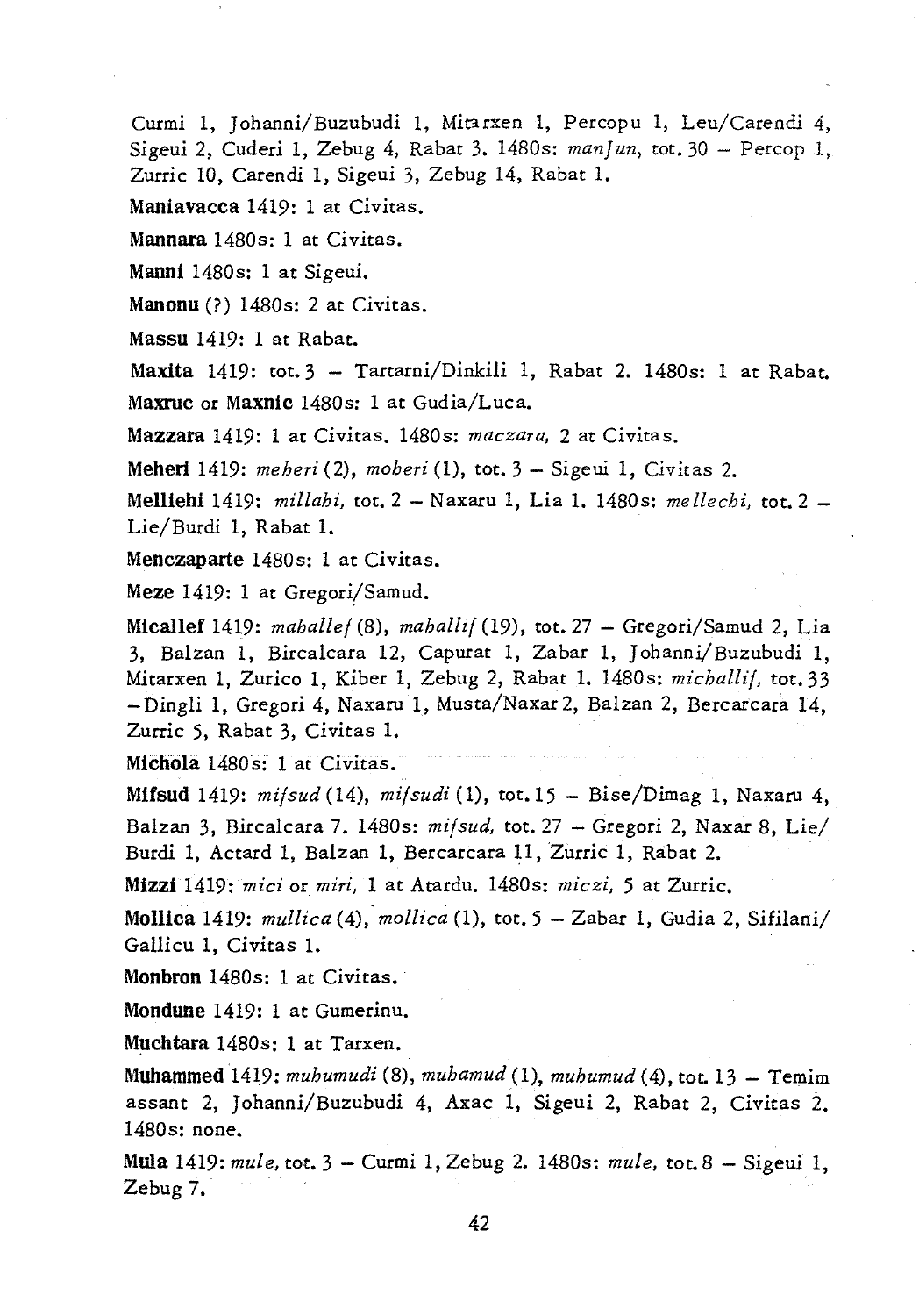Multianni 1419: tot.  $3 -$  Luca/Farrug 2, Sigeui 1.

Mundellu 1419: 2 at Rabat.

Muntana 1419: 1 at Rabat.

Murci 1419: 1 at Civitas.

Murkie 1419: 2 at Zebug.

Muscat 1419: *muscat, tot.* 12 - Lamanni/Burdi 1, Lia 1, Curmi 3, Mitarxen 3, Zebug 4, Rabat 1. 1480s: *muscat,* tot. 22 - Lie/Burdi 2, Bercarcara 7, Curmi 7, Tarxen 1, Zebug 2, Rabat 3.

Mustiani (?) 1480s: 1 at Rabat.

Muxi 1419: 1 at Bircalcara. 1480s: 1 at Bercarcara.

Muzangar 1419: tot. 7 - Dragu/Gazara/Maritatu 1, Bise/Dimag 1, Calleja/ Musta 2, Balzan 1, Zebug 2.

Nardu 1419: *de Nardu*, 2 at Curmi.

Nasi 1480s: *de nasi, deli nasi,* 2 at Civitas.

Natalia 1419: 1 at Atardu. 1480s: 1 at Zebug.

Navarru 1480s: *de navarru,* 1 at Rabat.

Nuar 1419: *nuar* (1), *nuara* (2), tot. 3 - Zurico 1, Rabat 1, Civitas 1. 1480s: *nuar,* tot. 2 - Curmi 1, Zurric 1.

Pace 1419: *pachi*, tot. 18 - Bircalcara 1, Pascualinu 5, Johanni/Buzubudi 2, Axac 1, Gudia 4, Percopu 1, Zurico 1, Kiber 1, Zebug 2. 1480s: pachi, tot. 9 - Bercarcara 4, Curmi 1, Sigeui 3, Rabat 1.

Palennu 1419: *de palermu,* 2 at Zurico.

Pamis 1419: *parnisi*, tot. 4 - Lamanni/Burdi 1, Bircalcara 1, Sigeui 1, Rabat 1. 1480s: *pamis,* tot. 8 - Lie/Burdi 1, Rabat 7.

Pellegrinu 1419: 1 at Civitas.

Percopu 1419: *p ercopu* (5), *perkope* (1), tot. 6 - Luca/Farrug 1, Percopu 2, Kiber 1, Zebug 2. 1480s: *percop, tot.* 9 - Naxar 2, Luca/Gudia 5, Zebug 2.

Pericuni 1419: 1 at Civitas.

Petrella 1419: 1 at Rabat.

Pichulu (probably not a surname) 1419: 1 at Rabat.

Pinche 1419: 1 at Civitas.

Pirera 1480s: 1 at Civitas.

Pisani 1419: *pisanu* (4), *pisan* (1), tot. 5 - Bi5e/Dimag 1, Calleja/Musta 1, Lia 1, Atardu 1, Balzan 1. 1480s: *pissan* (2), *pisan* (2), tot. 4 - Actard 1, Zebug 1, Civitas 2.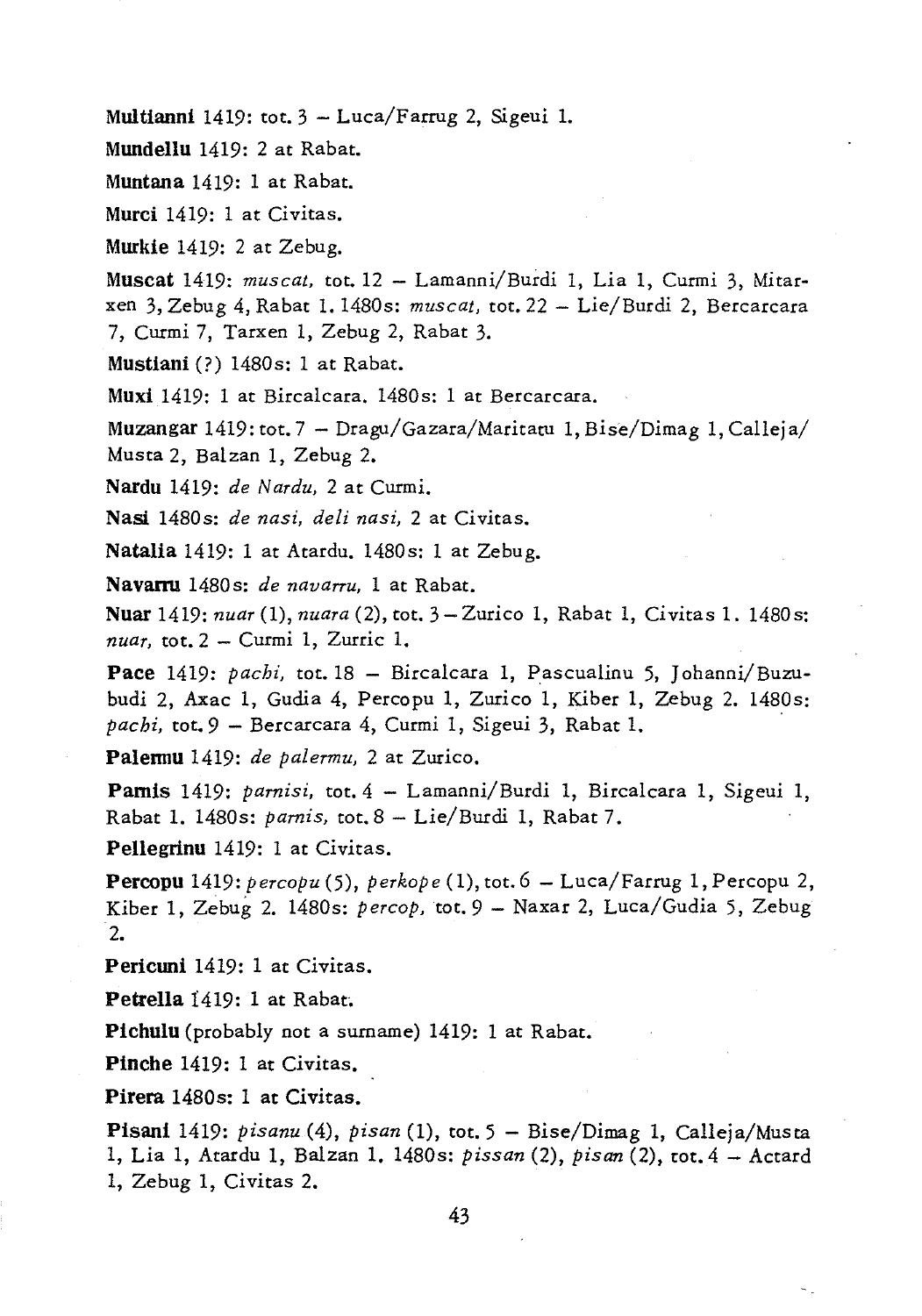Ponzu 1419: tot. 5 - Balzan 2, Bircalcara 2, Civitas 1.

Portelli 1419: *bertelli* (12), *bertollu* (1), tot. 13 - Gregori/Samud 1, Naxaru 5, Calleja/Musta 1, Lia 1, Percopu 1, Xiloc 3, Kiber 1. 1480s: *bertell:,*  tot.8 - Gregori 1, Naxar 3, Musta/Naxar 1, Laman 1, Lia/Burdi 1., Zurric 1.

Psaila 1419: *busaile* (2), *busajle* (3), *busai!le* (1), tot.6 - Tartarni/Dinkili 1, Safi 1, Zurico 3, Sigeui 1. 1480s: *busaile,* tot. 6 - Luca/Gudia 2, Zutric 1, *Sigeui 3.* 

Pucellu 1480s: 1 at Zebug.

Pullicino 1419: *pulluchinu* (2), *pullichin* (1), tot. 3 - Sifilani/Gallicu 1, Luca/Farrug 2. 1480s: *pullichin,* tot. 3 - Bercarcara 1, Sigeui 1, Rabat 1.

Pulis 1419: *pulisi* (3), *pulis* (2), tot. 5 - Zabar 1, Johanni/Buzubudi 2, Axac 2. 1480s: *pulis*, tot. 2 - Curmi 1, Farrug 1.

Randon 1419: *randun,* tot. 3 - Atardu 2, Pascualinu 1. 1480s: *Randun, Randu,* tot. 2 - Zebug 1, Rabat 1.

Ravellu 1480s: *de Raveliu,* 1 at Civitas.

Ribera 1480s: *de Ribera,* 1 at Civitas.

Ricupru 1419: 1 at Gudia.

Rifacanu 1419: *Rajacanu* (3), *Pijacanu* (1), tot. 4 - Bircalcara 1, Rabat 1, Civitas 2.

Rebis 1419: 2 at Rabat.

Rifaldi 1419: *Rijaldi, Rijaude,* tot. 2 - Gumerinu 1, Dragu/Gazara/Maritatu l.

Ripullu 1419: 1 at Cuderi.

Ristainu 1419: 1 at Bircalcara.

Rocca 1480s: 1 at Percop/Safi.

Sacco 1419: *saccu*, tot. 10 - Gregori/Samud 1, Naxaru 2, Lamanni/Burdi 1, Birca1cara 1, Curmi 1, Gudia 2, Bubakira/Backari 1, Rabat 1. 1480s: *saccu,* tot. 3 - Luca/Gudia 2, Rabat 1.

Saguna 1419: *di sahon,* 1 at Civitas.

Said 1419: *said* (2), *sayd* (4), tot. 6 - Kiber 2, Rabat 3, Civitas 1. 1480s: *said* (9), *sayd* (1), tot. 10 - Zurric 2, Sigeui 8.

Saliba 1419: 4 at Rabat. 1480s: *salibe* (1), *saliba* (5), tot. 6 - Luca/Gudia 1, Zurric 3, Rabat 2.

Sammut 1419: *samud* (10), *samudi* (4), tot. 14 - Bise/Dimag 1, Gregori/ Samud 1, Naxaru 7, Lia 1, Balzan 1, Bircalcara 2, Rabat 1. 1480s: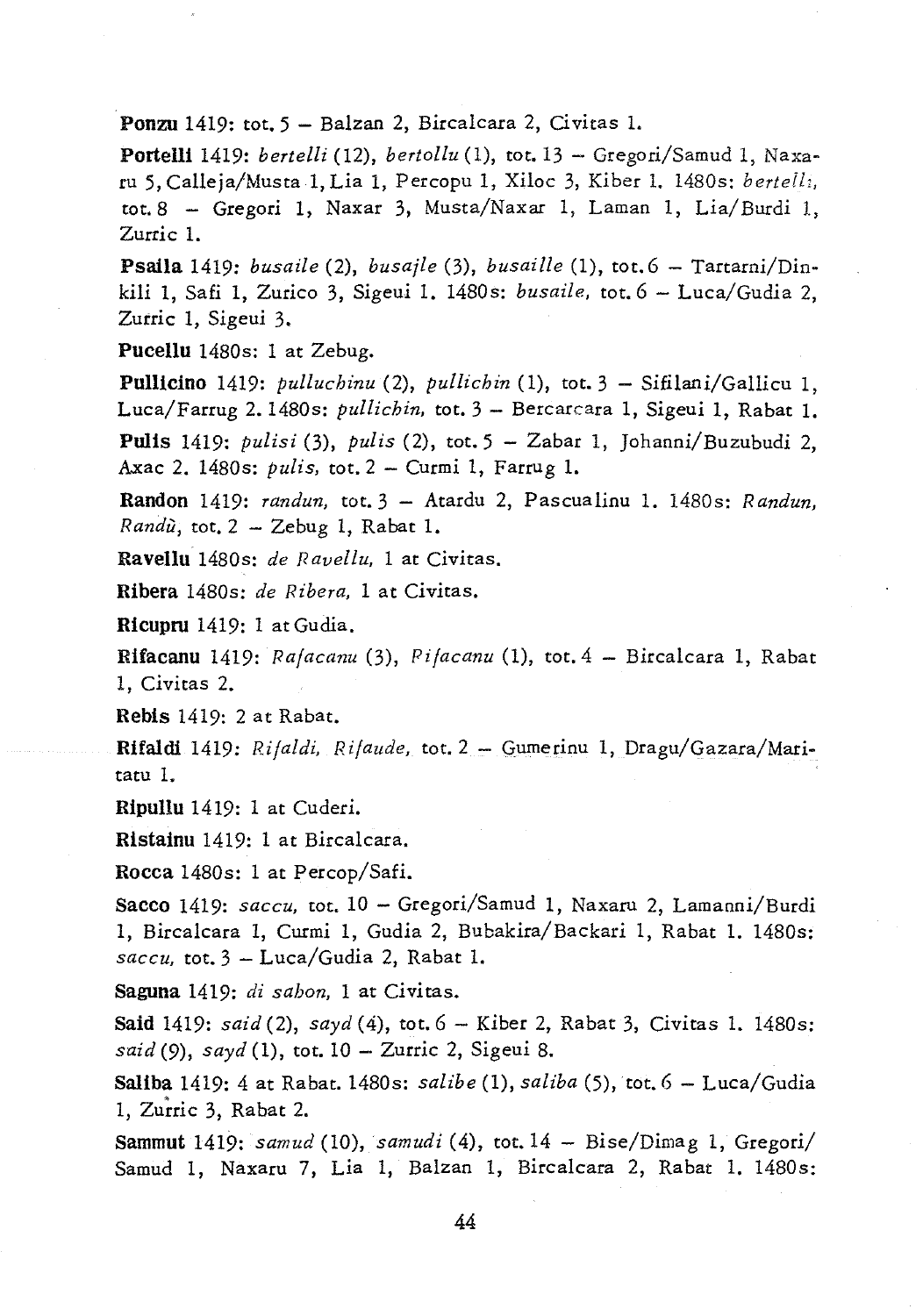*samud* (13), *samut* (3), *sammut* (1), tot. t'7 - Gregori 1, Naxar 10, Musta 1, Laman 4, Bercarcara 1.

Sandar 1480s: 1 at Rabat.

Sant 1419: *ass ant,* tot. 3 - Dragu/Gazara/Maritatu 1, Gregori/Samud 1, Rabat 1. 1480s: *sant,* 2 at Naxar.

Santoru 1419: tot. 2 - Rabat 1, Civitas 1. 1480s: 3 at Civitas.

Santurinu 1419: 1 at Rabat.

Sapian 1419: 1 at Atardu.

Sardigna 1480s: 1 at Civitas.

Sardo 1419: *surdu* (2), *sardu* (1), tot. 3 - Rabat 2, Civitas 1. 1480s: *surd,*  1 at Rabat.

SarIu 1419: *de sarlu,* 1 at Civitas.

Saura 1419: *de saura,* 2 at Rabat. 1480s: *saura,* 1 at Rabat.

Savoye 1480s: 2 at Rabat.

Schembri 1419: *skembri*, tot. 29 - Tartarni/Dinkili 1, Gumerinu 1, Gregori/Samud 1, Naxar 2, Bircalcara 3, Curmi 7, Mitarxen 1, Luca/Farrug 1, Sigeui 1, Kiber 2, Tabuni 2, Cuderi 1, Rabat 5, Civitas 1. 1480s: *skembri (26), skrembri* (1), tot. 27 - Gregori 2, Naxar 4, Lie/Burdi 1, Curmi 12, Micabibe/Percop/Safi 1, Zurric 2, Carendi 1, Sigeui 1, Rabat 1, Civitas 2.

SCicluna 1419: *xikilzme* (12), *xikulune* (2), tot. 14 - Tartarni/Dinkili 2, Calleja/Musta 3, Micabibe 3, Sigeui 3, Zebug 2, Civitas 1. 1480s: *xikilune,* tot. 9 - Dingli 1, Musta 2, Zurico 1, Zebug 1, Rabat 3, Civitas 1. Seichel 1419: *seikil* (4), *seykil* (8), tot. 12 - Bise/Dimag 1, Gregori/ Samud 5, Naxaru 2, BircaIcara 1, Zebug 2, Rabat 1, 1480s: *seykil,* tot. 13 - Dingli 2, Naxar 1, Bercarcara 3, Zebug 4, Rabat 2.

Semen 1419: tot. 2 - Zebug 1, Rabat 1.

Sigir 1419: Axac 1.

Sillato 1419: *sillatu,* tot. 6 - Bircalcara 1, Cuderi 1, Zebug 1, Civitas 3. 1480s: *sillato,* 5 at Civitas.

Singhil 1480s: *singhil* (1), *zinghil* (4), tot. 5 - Naxar 1, Zebug 1, Rabat 2. Situri 1480s: 1 at Rabat.

Spallecta 1480s: 1 at Rabat.

Spanu 1419: 1 at Naxar.

Spiteri1419: *spiteri* (12), *spitali* (3), - Gregori/Samud 1, Naxar 1, Calleja/ Musta 2, Curmi 1, *Temim* assant 1, Gudia 2, Zurico 3, Bubakira/Backari 1, Leu/Carendi 1, Rabat 2. 1480s: *sp.iteri* (7), *spital* (1), tot. 8 - Naxar 4,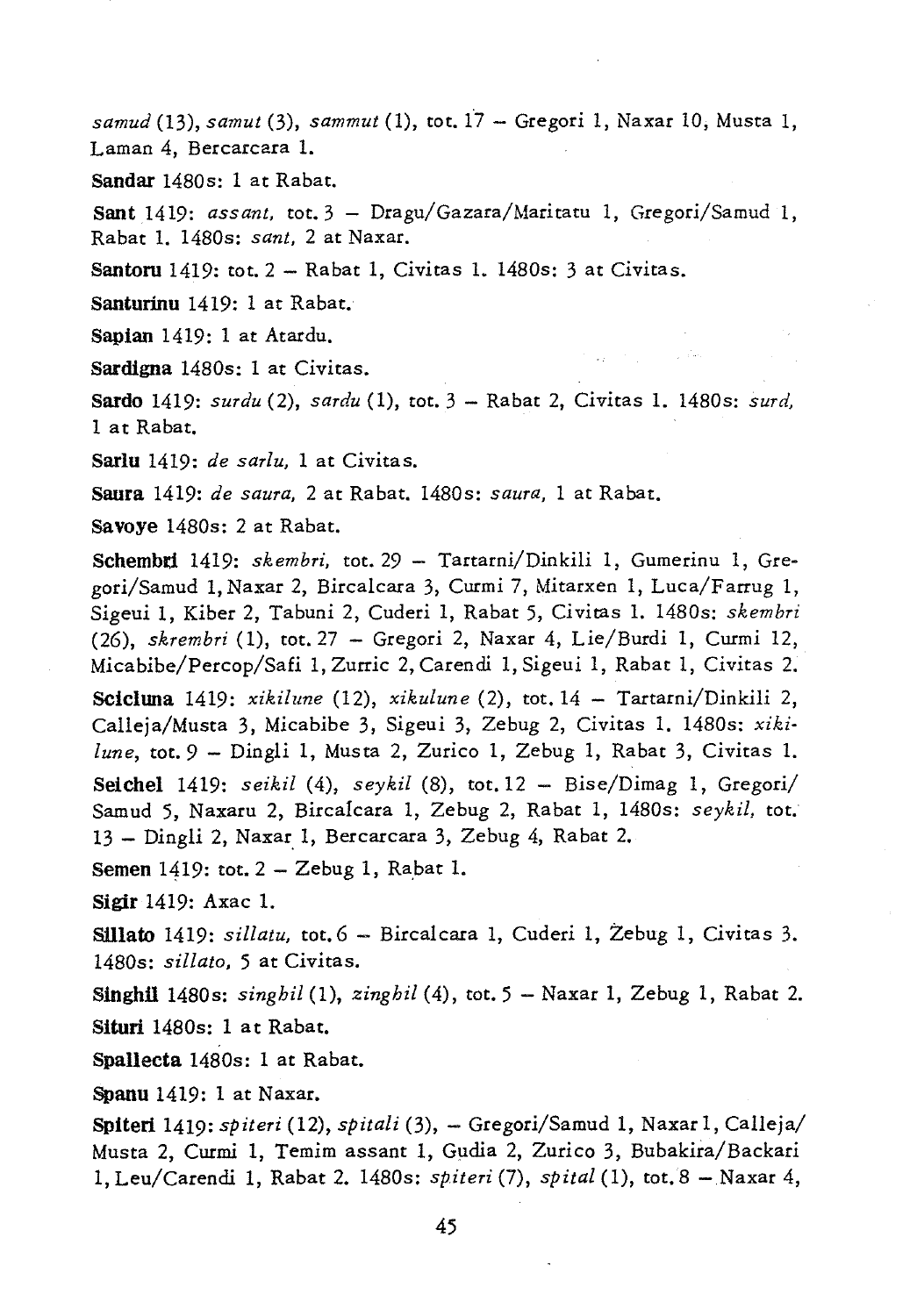Balzan 1, Zurric 2, Rabat l.

Stafrace 1419: *staferagi,* tot. 8 - *Cutmi* 1, Temim assant 2, Zurico 2, Bubakira/Backari I, Sigeui 2.

Stagno 14805: *stagna, stainu,* tot. 2 - Percop/Safi I, Sigeui 1.

Stival 1480s: 1 at Musta.

Tabun! 1419: Tartarni/Dinkili I, Pascualinu I, Sigeui 8, Tabuni I, Zebug 2, Rabat 1. 14805: tot. 8 - Actard 1, Bercarcara 1, Sigeui 2, Rabat 4. Tardin 1480s: 1 at Sigeui. Tirrana 1480s: 1 at Naxar.

Tonna 1419: *tunne,* tot. 8 - Micabibe 3, Milleri 2, Sigeui 1, Xiloc 2.14805: *tunne,* tot. 9 - Zurric 7, Carendi 1, Xiluc 1.

Turentinu 1419: 2 at Gumerinu.

Ursu 1419: *de ursu,* 1 at Civitas. 14805: *dursu,* 1 at Rabat.

Vaccaro 1419: *Vaccaru, Vacharu* - 2 at Civitas. 1480s: *Vaccaru* (3), *Vaccaro* (1), *Vaccar* (1), tot. 5 - Rabat 1, Civitas 4.

Valent 1419: 1 at Tartarni/Dinkili.

**Vassallo** 1419: *Vassaldi* (9), *Vassalde* (1), *Vassald* (1), tot.  $12 - G$ regori Samud 3, Naxaru I, Lamanni/Burdi 1, Lia 2, Bircalcara 1, Cuderi 2, Rabat 1, Civitas 1. 1480s: Vassald, tot. 22 - Dingli 1, Naxar 5, Lie/Burdi 2, Bercarcara 4, Sigeui 2, Zebug 1, Rabat 2, Civitas 5.

Vechu 1419: *de lu Vechu* (i.e. Vetero), tot. 7 - Mitarxen 1, Micabibe 2, Rabat 1, Civitas 3. 14805: *de lu Veeh u,* 1 at Civitas.

Velanova 14805: 1 (doubtful reading) at Civitas.

Vella 1419: tot.47 - Tartarni/Dinkili 1, Gregori/Samud 1, Naxar 1, Lia 4, Balzan 1, Curmi 1, Pascualinu 1, Buzubudi/Johanni 5, Axac 3, Gudia 10, Luca/Farrug 1, Micabibe 1, Percopu 1, Safi 1, Sigeui 4, Xiloc 2, Zebug 3, Rabat 4, Civitas 2. 14805: tot. 46 - Naxar 1, Lie/Burdi 4, Actard 1, Balzan 4, Curmi 2, Luca/Gudia 5, Farrug 1, Micabibe/Percop/ Safi 10, Zurric 4, *Sigeui* 3, Xiloc 1, Zebug 4, Rabat 3.

Vinicianu 1419: 2 at Rabat.

Vito 1480s: *de Vito*, 1 at Sigeui.

Xara 1419: tot. 15 - *Sigeui* 5, Xiloc 1, Kiber 5, Cuderi 1, Rabat 3, 14805: tot. 8 - Dingli 2, Sigeui 3, Civitas 3.

Xehbun 14805: 1 at Civitas.

Xeibe 14805: 2 at Dingli.

Xeluki 1419: *xeluki,* 1 at Rabat. 14805: *xelluki,* 2 at Rabat.

Xerri 1419: *xerri* (3), *xurri* (3), tot. 6 - Naxaru 4, Calleja/Musta 1, Per-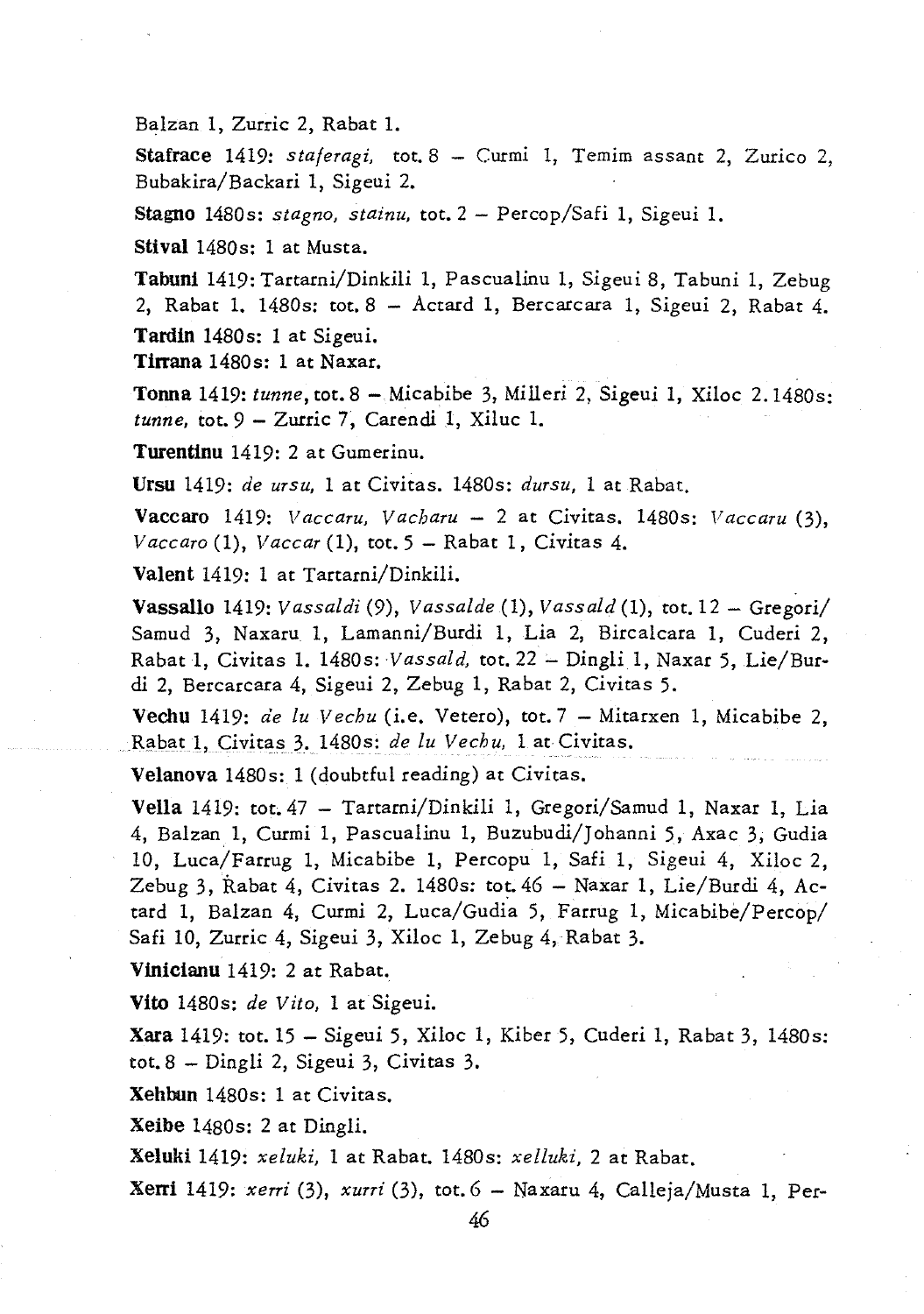copu 1. 1480s: *xerri,* tot. 14 - Musta 1, Naxar 13.

Xiberras 1419: *xeberasi* (9), *xebirasi* 0), *xaberrasi* (1), tot. 13 - Gregori/ Samud 3, Naxaru 5, Calleja/Musta 1, Bircalcara 3, Curmi 1. 1480s: *xebiras,* tot. 11 - Gregori 1, Naxar 2, Naxar/Musta 1, Bercarcara 3, Curmi 2, Rabat 1, Civitas 1.

Xicli 1419: *de xicii,* 2 at Rabat.

Xidi 1419: *xidi* (2), *xidu* (1), tot. 3 - Gumerinu 1, Miqlbibe 1, Civitas l.

Xintil 1419: tot. 2, Percopu 1, Sigeui 1. 1480s: 1 at Micabibe/Percop/ Safi.

Xiriha 1419: *xiriha* (3), *xeriha* (1), tot. 4 - Micabibe 1, Safi 2, Cuderi 1. 1480s: xiricha, 1 at Micabibe/Percop/Safi.

Xiruntan 1480s: 1 at Rabat.

Xixculune 1480s: 1 at Rabat.

Xulejbeni 1419: 2 at Zebug. 1480s: *xileybeni,* tot. 2 - Sigeui 1, Zebug l.

**Xuereb** 1419: *xuereb* (1), *xuerib* (4), tot. 5 - Dragu/Gazara/Maritatu 1, Lamanni/Burdi 1, Lia 1, Rabat 1. 1480s: *xuerib,* tot. 8 - Dingli 1, Bercarcara 1, Percop/Safi 1, Zebug 1, Rabat 3, Civitas l.

Yaner 1480s: 1 at Naxar.

Zabar  $1419:1$  at Zabar.

Zahra 1480s: *zahara,* tot. 3 - Tarxen 2, Rabat 1.

Zaira 1419: *zairu* (1), *zayra* (2), *zajra* (1), tot. 4 - Zabar1, Luca/Farrug 1, Zurico 2.

Zarier 1419: *zarier, zarar, zarur*, tot. 3 - Calleja/Musta 1, Johanni/Buzubudi 1, Sifilani/Gallicu 1. 1480s: *zarur,* 1 at Dingli.

Zammit 1419: *zamit,* tot. 32 - Tartarni/Dinkili 1, Naxaru 1, Lamanni/ Burdi 2, *Curmi* 4, Sifilani/Gallicu 1, Luca/Farrug 1, Safi 4, Zurico 9, Bubakira/Backari 1, Milleri 3, Rabat 4, Civitas 1. 1480s: *zamit*, tot. 40 -Bercarcara 2, Curmi 5, Luca/Gudia 3, Micabibe/Percop/Safi 2, Zurric 15, Carendi 1, Zebug 2, Rabat 6, Civitas 4.

Zarb 1419: *zarbu,* tot. 4 - Balzan 2, Birca1cara 2. 1480s: *zarb,* tot. 5 - Balzan 3, Civitas 2.

Zarbatanu or Zarbacanu 1419: tot.  $2 -$  Gumerinu 1, Rabat 1.

Zebi 1419: 1 at Civitas.

Zejne 1419: 1 at Gregori/Samud.

Zerafa 1419: *zurafe* (5), *zurafa* (1), tot.6 - Sigeui 2, Rabat 4. 1480s: *zura/e,* tot. 6 - Dingli 1, Actard 1, Bercarcara 1, Zurric 3.